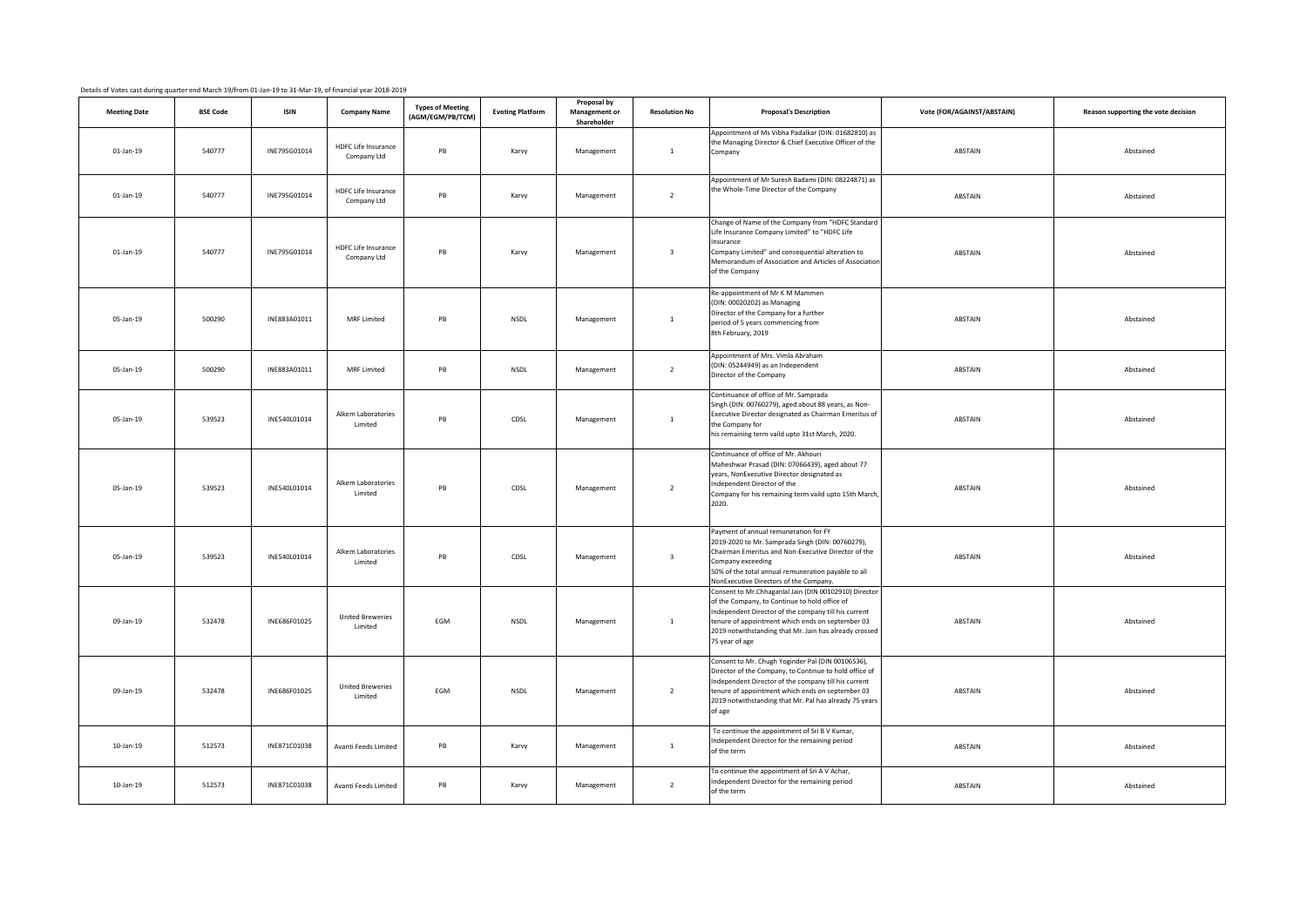| 12-Jan-19 | 539807 | INE483S01020 | Infibeam Avenues<br>Limited   | EGM | CDSL  | Management | $\mathbf{1}$            | To approve dilution / divestment of 100% Equity Stake<br>along with control in wholly owned subsidiary<br>through Scheme of Arrangement                                                                                                                                                                                                                                                                                                                                                                                                                                                                                                                                                                                                                                                                                                                                                                           | ABSTAIN | Abstained |
|-----------|--------|--------------|-------------------------------|-----|-------|------------|-------------------------|-------------------------------------------------------------------------------------------------------------------------------------------------------------------------------------------------------------------------------------------------------------------------------------------------------------------------------------------------------------------------------------------------------------------------------------------------------------------------------------------------------------------------------------------------------------------------------------------------------------------------------------------------------------------------------------------------------------------------------------------------------------------------------------------------------------------------------------------------------------------------------------------------------------------|---------|-----------|
| 14-Jan-19 | 524208 | INE769A01020 | Aarti Industries Limited      | PB  | CDSL  | Management | $\mathbf{1}$            | To authorise the Board of Directors (the Board) to issue<br>Securities, for an aggregate amount of up to Rs. 750<br>Crore (Rupees Seven Hundred Fifty Crore Only) by way<br>of a public issue, preferential allotment, private<br>placement or a<br>rights issue, including a qualified institutions placement<br>or through any other permissible mode and/or<br>combination thereof as the Board may deem<br>appropriate, by way of issue of equity shares or by way<br>ofissue of any instrument or security including<br>fully/partly convertible debentures, global depository<br>receipts, american depository receipts,<br>foreign currency convertible bonds, or by way of a<br>composite issue of non-convertible debentures and<br>warrants entitling the warrant holder(s) to apply for<br>equity shares or any other eligible securities or any<br>combination of Securities, with or without premium | ABSTAIN | Abstained |
| 17-Jan-19 | 532215 | INE238A01034 | Axis Bank Limited             | PB  | Karvy | Management | $\mathbf{1}$            | Appointment of Shri Girish Paranjpe (DIN 02172725) as<br>an Independent Director of the<br>Bank, for a period of 4 years w.e.f. 2nd November 2018                                                                                                                                                                                                                                                                                                                                                                                                                                                                                                                                                                                                                                                                                                                                                                 | ABSTAIN | Abstained |
| 17-Jan-19 | 532215 | INE238A01034 | Axis Bank Limited             | PB  | Karvy | Management | $\overline{2}$          | Appointment of Shri Amitabh Chaudhry (DIN:<br>00531120) as a Director of the Bank                                                                                                                                                                                                                                                                                                                                                                                                                                                                                                                                                                                                                                                                                                                                                                                                                                 | ABSTAIN | Abstained |
| 17-Jan-19 | 532215 | INE238A01034 | Axis Bank Limited             | PB  | Karvy | Management | $\overline{\mathbf{3}}$ | Appointment of Shri Amitabh Chaudhry (DIN:<br>00531120) as the Managing Director & CEO<br>of the Bank, for a period of 3 years, w.e.f. 1st January<br>2019 on the terms and conditions<br>relating to the said appointment, including<br>remuneration, as approved by the RBI                                                                                                                                                                                                                                                                                                                                                                                                                                                                                                                                                                                                                                     | ABSTAIN | Abstained |
| 17-Jan-19 | 532215 | INE238A01034 | Axis Bank Limited             | PB  | Karvy | Management | $\overline{4}$          | Reappointment of Prof. Samir K. Barua (DIN: 00211077<br>as an Independent Director of the<br>Bank, with effect from 1st April 2019                                                                                                                                                                                                                                                                                                                                                                                                                                                                                                                                                                                                                                                                                                                                                                                | ABSTAIN | Abstained |
| 17-Jan-19 | 532215 | INE238A01034 | Axis Bank Limited             | PB  | Karvy | Management | 5 <sub>1</sub>          | Reappointment of Shri Som Mittal (DIN: 00074842) as<br>an Independent Director of the<br>Bank, with effect from 1st April 2019                                                                                                                                                                                                                                                                                                                                                                                                                                                                                                                                                                                                                                                                                                                                                                                    | ABSTAIN | Abstained |
| 17-Jan-19 | 532215 | INE238A01034 | Axis Bank Limited             | PB  | Karvy | Management | 6                       | Reappointment of Shri Rohit Bhagat (DIN: 02968574) as<br>an Independent Director of the<br>Bank, with effect from 1st April 2019                                                                                                                                                                                                                                                                                                                                                                                                                                                                                                                                                                                                                                                                                                                                                                                  | ABSTAIN | Abstained |
| 17-Jan-19 | 532215 | INE238A01034 | Axis Bank Limited             | PB  | Karvy | Management | $7^{\circ}$             | Issuance of employee stock options, convertible into<br>Equity Shares of Rs. 2/- each of the Bank, fully paid, to<br>the eligible Employees/Whole-Time Directors of the<br><b>Bank</b>                                                                                                                                                                                                                                                                                                                                                                                                                                                                                                                                                                                                                                                                                                                            | ABSTAIN | Abstained |
| 17-Jan-19 | 532215 | INE238A01034 | Axis Bank Limited             | PB  | Karvy | Management | $\boldsymbol{8}$        | Issuance of employee stock options, convertible into<br>Equity Shares of Rs. 2/- each of the Bank, fully paid, to<br>the eligible Employees/Whole-Time Directors of the<br>Subsidiary<br>Companies of the Bank                                                                                                                                                                                                                                                                                                                                                                                                                                                                                                                                                                                                                                                                                                    | ABSTAIN | Abstained |
| 18-Jan-19 | 532868 | INE271C01023 | <b>DLF</b> Limited            | PB  | Karvy | Management | $\mathbf{1}$            | Special Resolution under Section 23,42 and 62(1)(c) of<br>the Companies Act, 2013<br>for further issue of equity shares by way of private<br>placement including qualified<br>institutions placement, in accordance with Securities<br>and Exchange Board of India<br>(Issue of Capital and Disclosure Requirements)<br>Regulations, 2018.                                                                                                                                                                                                                                                                                                                                                                                                                                                                                                                                                                        | ABSTAIN | Abstained |
| 18-Jan-19 | 532432 | INE854D01024 | <b>United Spirits Limited</b> | PB  | CDSL  | Management | $\mathbf{1}$            | Approval of members for payment of excess<br>remuneration to Mr. Anand Kripalu (DIN: 00118324),<br>Managing<br>Director and Chief Executive Officer for the financial<br>year ended March 31, 2015                                                                                                                                                                                                                                                                                                                                                                                                                                                                                                                                                                                                                                                                                                                | ABSTAIN | Abstained |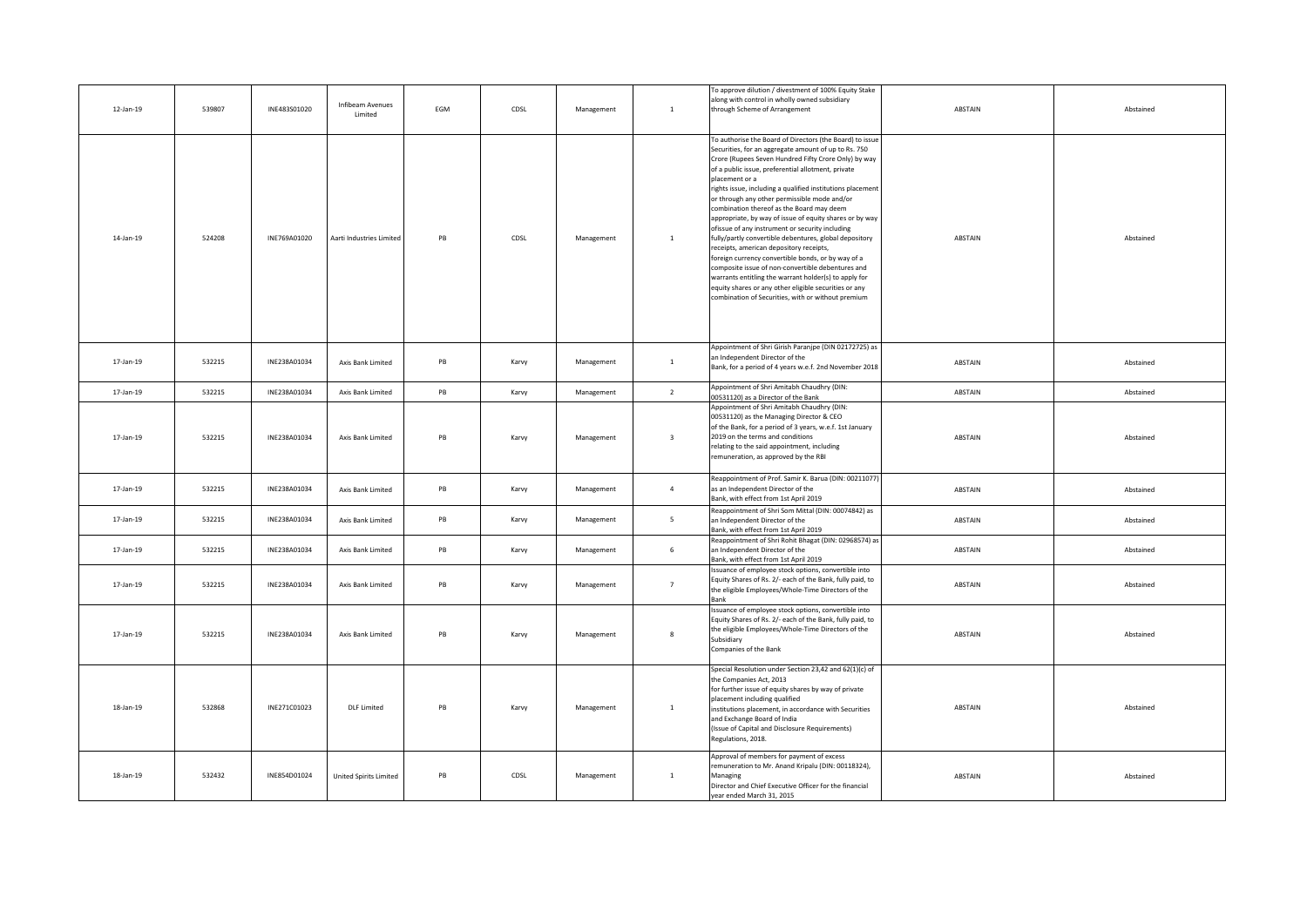| 18-Jan-19    | 532432 | INE854D01024 | <b>United Spirits Limited</b>                          | PB                                           | CDSL        | Management | $\overline{2}$          | Approval of members for payment of remuneration to<br>Mr. Anand Kripalu (DIN: 00118324), Managing Director<br>and<br>Chief Executive Officer till August 13,2019                                                                                                                                                                                                                                                 | ABSTAIN | Abstained |
|--------------|--------|--------------|--------------------------------------------------------|----------------------------------------------|-------------|------------|-------------------------|------------------------------------------------------------------------------------------------------------------------------------------------------------------------------------------------------------------------------------------------------------------------------------------------------------------------------------------------------------------------------------------------------------------|---------|-----------|
| 18-Jan-19    | 532432 | INE854D01024 | <b>United Spirits Limited</b>                          | PB                                           | CDSL        | Management | $\overline{\mathbf{3}}$ | Approval of members for payment of remuneration to<br>Mr. Sanjeev Churiwala (DIN: 00489556), Executive<br>Director<br>and Chief Financial Officer till March 31,2021                                                                                                                                                                                                                                             | ABSTAIN | Abstained |
| 18-Jan-19    | 532432 | INE854D01024 | <b>United Spirits Limited</b>                          | PB                                           | CDSL        | Management | $\overline{4}$          | Approval for payment of Remuneration to Non-<br>xecutive Directors                                                                                                                                                                                                                                                                                                                                               | ABSTAIN | Abstained |
| 18-Jan-19    | 532432 | INE854D01024 | <b>United Spirits Limited</b>                          | PB                                           | CDSL        | Management | $\overline{5}$          | Approval for granting loans to Pioneer Distilleries<br>imited.                                                                                                                                                                                                                                                                                                                                                   | ABSTAIN | Abstained |
| $21$ -Jan-19 | 532134 | INE028A01039 | Bank of Baroda                                         | EGM                                          | Karvy       | Management | $1\,$                   | Issue of Shares to Employees and Whole Time<br>Directors of the Bank                                                                                                                                                                                                                                                                                                                                             | ABSTAIN | Abstained |
| 24-Jan-19    | 500459 | INE179A01014 | Procter & Gamble<br>Hygiene and Health<br>Care Limited | PB                                           | <b>NSDL</b> | Management | $\mathbf{1}$            | Continuation of present tenure of directorship of Mr.<br>Rajendra Ambalal Shah, who is above 75 years of age,<br>as a Non-Executive Independent Director                                                                                                                                                                                                                                                         | ABSTAIN | Abstained |
| 24-Jan-19    | 500459 | INE179A01014 | Procter & Gamble<br>Hygiene and Health<br>Care Limited | PB                                           | NSDL        | Management | $\overline{2}$          | Continuation of present tenure of directorship of Mr.<br>Bansidhar Sunderlal Mehta, who is above 75 years of<br>age, as a Non-Executive Independent Director                                                                                                                                                                                                                                                     | ABSTAIN | Abstained |
| 24-Jan-19    | 500459 | INE179A01014 | Procter & Gamble<br>Hygiene and Health<br>Care Limited | PB                                           | NSDL        | Management | $\overline{\mathbf{3}}$ | o appoint Mr. Gagan Sawhney (DIN 08279568) as Non-<br>xecutive Director of the Company                                                                                                                                                                                                                                                                                                                           | ABSTAIN | Abstained |
| 26-Jan-19    | 531344 | INE111A01025 | <b>Container Corporation</b><br>of India Limited       | PB                                           | NSDL        | Management | $1\,$                   | Issue of Bonus shares in the ratio of 1 (One) new equity<br>hare for 4 (Four)<br>xisting fully paid equity shares by way<br>of Capitalization of Reserves & Surplus                                                                                                                                                                                                                                              | ABSTAIN | Abstained |
| 27-Jan-19    | 509631 | INE545A01016 | <b>HEG Limited</b>                                     | $\mathsf{PB}$                                | NSDL        | Management | $\mathbf{1}$            | Approval for Buyback of Equity Shares of the Company.                                                                                                                                                                                                                                                                                                                                                            | ABSTAIN | Abstained |
| 27-Jan-19    | 509631 | INE545A01016 | <b>HEG Limited</b>                                     | $\mathsf{PB}$                                | NSDL        | Management | $\overline{2}$          | Approval for Investments / Loans / Guarantees /<br>Securities.                                                                                                                                                                                                                                                                                                                                                   | ABSTAIN | Abstained |
| 28-Jan-19    | 517354 | INE176B01034 |                                                        | Havells India Limited CM (Equity Shareholder | NSDL        | Management | $\mathbf{1}$            | Approval of the Scheme of Amalgamation of Havells<br>Global Ltd., Standard Electrical Ltd., Lloyd Consumer Pvt<br>Ltd. & Promptec Renewable Energy Solutions Pvt Ltd.<br>'Transferor Companies') with Havells India Limited<br>'Transferee Company' or 'Company').                                                                                                                                               | ABSTAIN | Abstained |
| 28-Jan-19    | 500477 | INE208A01029 | Ashok Leyland Limited                                  | PB                                           | <b>NSDL</b> | Management | $1$ $\,$                | To consider and approve Ashok Leyland Employees<br>tock Option Plan 2018                                                                                                                                                                                                                                                                                                                                         | ABSTAIN | Abstained |
| 29-Jan-19    | 532689 | INE191H01014 | <b>PVR Limited</b>                                     | PB                                           | Karvy       | Management | $\mathbf{1}$            | Authorising The Board Of Directors Of The Company To<br>Make Offer(S) Or Invitation For Subscription Of Equity<br>Shares Or Securities Convertible Into Equity Shares Or<br>Ncds With Warrants For A Sum Not Exceeding Rs. 750<br>Crores Including Premium By Way Of Qualified<br>nstitutions Placement                                                                                                          | ABSTAIN | Abstained |
| 03-Feb-19    | 500002 | INE117A01022 | ABB India Limited                                      | $\mathsf{PB}$                                | Karvy       | Management | $1\,$                   | Re-appointment of Mr Sanjeev Sharma as Managing<br>rector                                                                                                                                                                                                                                                                                                                                                        | ABSTAIN | Abstained |
| 03-Feb-19    | 500002 | INE117A01022 | ABB India Limited                                      | PB                                           | Karvy       | Management | $\overline{2}$          | Continuation of Directorship of Mr Darius E. Udwadia                                                                                                                                                                                                                                                                                                                                                             | ABSTAIN | Abstained |
| 04-Feb-19    | 526797 | INE461C01038 | Greenply Industries<br>Limited                         | CM (Equity Shareholder                       | CDSL        | Management | $\mathbf{1}$            | Resolution approving Composite Scheme of<br>Arrangement under Sections 230 to 232 read with<br>Section 66 and other applicable provisions of the<br>Companies Act, 2013 between Greenply Industries<br>imited and Greenpanel Industries Limited and their<br>respective Shareholders and Creditors for demerger of<br>Demerged Undertaking of Greenply Industries Limited<br>into Greenpanel Industries Limited. | ABSTAIN | Abstained |
| 06-Feb-19    | 500550 | INE003A01024 | Siemens Limited                                        | AGM                                          | <b>NSDI</b> | Management | $\mathbf{1}$            | To receive, consider and adopt:<br>(a) the Audited Financial Statements of the Company<br>for the Financial Year ended 30th September 2018,<br>together with the Reports of the Directors and the<br>Auditors thereon; and<br>(b) the Audited Consolidated Financial Statements of<br>the Company for the Financial Year ended 30th<br>September 2018<br>and the Report of the Auditors thereon.                 | ABSTAIN | Abstained |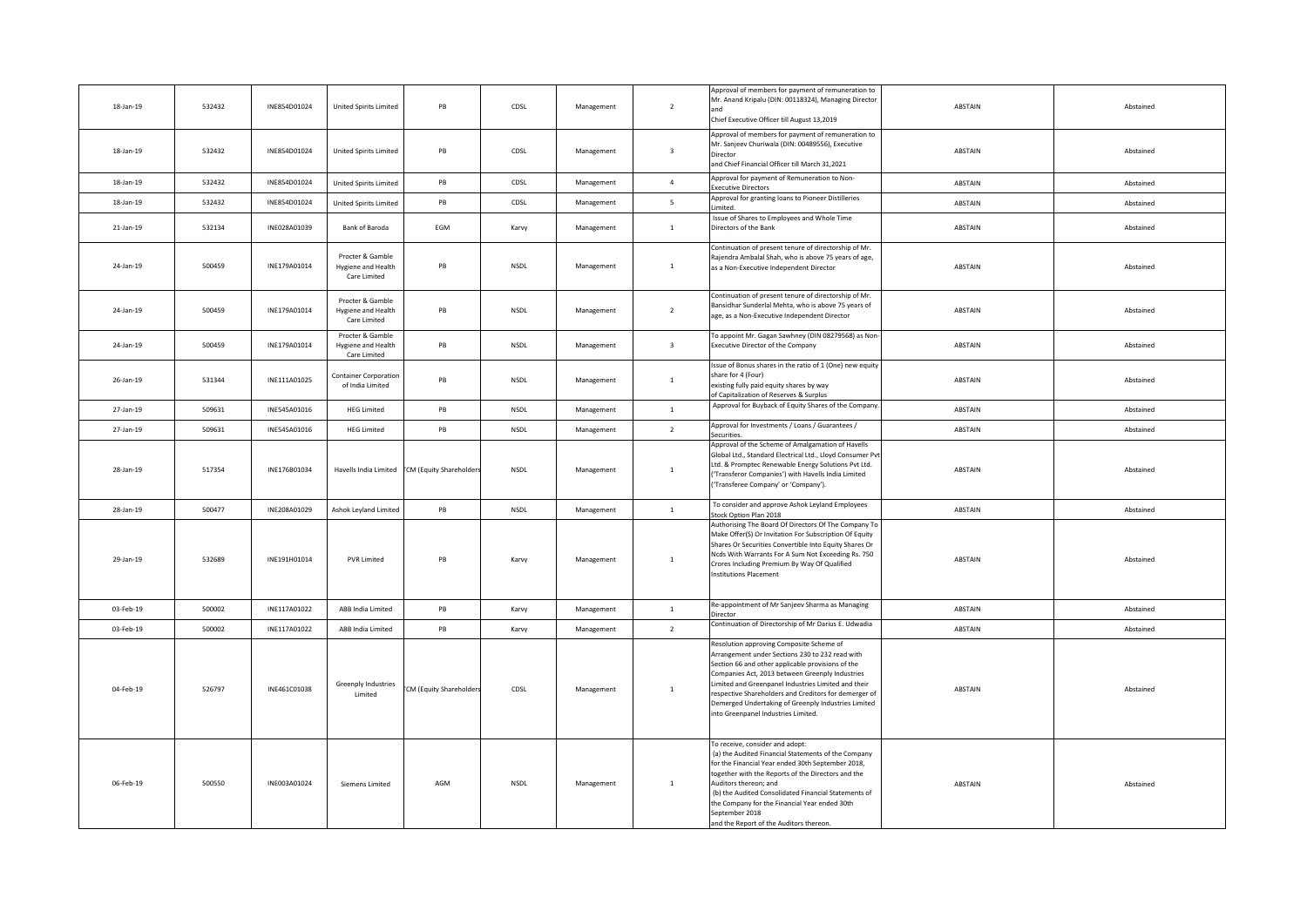| 06-Feb-19 | 500550 | INE003A01024 | Siemens Limited                                   | AGM                                              | <b>NSDL</b> | Management | $\overline{2}$          | To declare a dividend on Equity Shares for Financial<br>Year 2017-18.                                                                                                                                                                                                                                                                                                                                                                                           | ABSTAIN | Abstained |
|-----------|--------|--------------|---------------------------------------------------|--------------------------------------------------|-------------|------------|-------------------------|-----------------------------------------------------------------------------------------------------------------------------------------------------------------------------------------------------------------------------------------------------------------------------------------------------------------------------------------------------------------------------------------------------------------------------------------------------------------|---------|-----------|
| 06-Feb-19 | 500550 | INE003A01024 | <b>Siemens Limited</b>                            | AGM                                              | <b>NSDL</b> | Management | $\overline{\mathbf{3}}$ | To appoint a Director in place of Mr. Josef Kaeser (DIN:<br>00867264), who retires by rotation and being eligible,<br>offers<br>imself for re-appointment.                                                                                                                                                                                                                                                                                                      | ABSTAIN | Abstained |
| 06-Feb-19 | 500550 | INE003A01024 | Siemens Limited                                   | AGM                                              | NSDL        | Management | $\overline{4}$          | Appointment of Messrs BSR & Co. LLP Chartered<br>Accountants as Statutory Auditors of the Company from<br>the Conclusion of this Annual General Meeting until the<br>conclusion of 66th Annual General Meeting                                                                                                                                                                                                                                                  | ABSTAIN | Abstained |
| 06-Feb-19 | 500550 | INE003A01024 | Siemens Limited                                   | AGM                                              | <b>NSDL</b> | Management | $5^{\circ}$             | Appointment of Mr. Mehernosh B. Kapadia (DIN:<br>00046612) as an independent Director of the Company                                                                                                                                                                                                                                                                                                                                                            | ABSTAIN | Abstained |
| 06-Feb-19 | 500550 | INE003A01024 | <b>Siemens Limited</b>                            | AGM                                              | NSDL        | Management | 6                       | Re-appointment of Mr. Sunil Mathur (DIN: 02261944)<br>as Managing Director and Chief Executive Officer of the<br>Company and payment of remuneration to him.                                                                                                                                                                                                                                                                                                    | ABSTAIN | Abstained |
| 06-Feb-19 | 500550 | INE003A01024 | Siemens Limited                                   | AGM                                              | <b>NSDL</b> | Management | $7\overline{ }$         | Re-appointment of Mr. Christian Rummel (DIN:<br>01992982) as Executive Director and Chief Financial<br>Officer of the Company and payment of remuneration<br>to him                                                                                                                                                                                                                                                                                             | ABSTAIN | Abstained |
| 06-Feb-19 | 500550 | INE003A01024 | <b>Siemens Limited</b>                            | AGM                                              | <b>NSDL</b> | Management | $\boldsymbol{8}$        | Continuation of Directorship of Mr. Deepak Parekh<br>(DIN: 00009028)                                                                                                                                                                                                                                                                                                                                                                                            | ABSTAIN | Abstained |
| 06-Feb-19 | 500550 | INE003A01024 | Siemens Limited                                   | AGM                                              | <b>NSDL</b> | Management | $\mathbf{q}$            | Continuation of Directorship of Mr. Yezdi H. Malegaam<br>DIN: 00092017)                                                                                                                                                                                                                                                                                                                                                                                         | ABSTAIN | Abstained |
| 06-Feb-19 | 500550 | INE003A01024 | Siemens Limited                                   | AGM                                              | <b>NSDL</b> | Management | 10                      | Continuation of Directorship of Mr. Darius C. Shroff<br>DIN: 00170680)                                                                                                                                                                                                                                                                                                                                                                                          | ABSTAIN | Abstained |
| 06-Feb-19 | 500550 | INE003A01024 | <b>Siemens Limited</b>                            | AGM                                              | <b>NSDL</b> | Management | 11                      | Alteration of the Object Clause of the Memorandum of<br>Association of the Company                                                                                                                                                                                                                                                                                                                                                                              | ABSTAIN | Abstained |
| 06-Feb-19 | 500550 | INE003A01024 | <b>Siemens Limited</b>                            | AGM                                              | <b>NSDL</b> | Management | 12                      | Adoption of new Articles of Association of the Company                                                                                                                                                                                                                                                                                                                                                                                                          | ABSTAIN | Abstained |
| 06-Feb-19 | 500550 | INE003A01024 | Siemens Limited                                   | AGM                                              | <b>NSDL</b> | Management | 13                      | Payment of remuneration to Messrs R. Nanabhoy & Co<br>, Cost Accountant. (Firm Registration No 000010) the<br>Cost Auditor of the Company for FY 2018-19                                                                                                                                                                                                                                                                                                        | ABSTAIN | Abstained |
| 08-Feb-19 | 524208 | INE769A01020 |                                                   | Aarti Industries Limited CM (Equity Shareholders | CDSL        | Management | $\mathbf{1}$            | To consider and, if thought fit, approve, with or without<br>modifications(s), the Composite Scheme of<br>Arrangement between Aarti Industries Limited<br>"Demerged Company A" or "Resultant Company<br>3"), Arti Surfactants Limited ("Resultant Company A")<br>and Nascent Chemical Industries Limited ("Demerged<br>Company B") and their respective shareholders under<br>Sections 230 to 232 and other applicable provisions of<br>the Companies Act, 2013 | ABSTAIN | Abstained |
| 10-Feb-19 | 509557 | INE276A01018 | Garware Technical<br>Fibres Ltd                   | PB                                               | CDSL        | Management | $\mathbf{1}$            | Approval for Reduction of Capital of the Company                                                                                                                                                                                                                                                                                                                                                                                                                | ABSTAIN | Abstained |
| 15-Feb-19 | 500104 | INE094A01015 | Hindustan Petroleum<br><b>Corporation Limited</b> | PB                                               | CDSL        | Management | $\mathbf{1}$            | For Entering into Material Related Party Transactions<br>with M/s. HPCL Mittal Energy Limited (HMEL) for the<br>Financial Year 2019-2020 by passing of an Ordinary<br>Resolution in compliance of Regulation 23 of the SEBI<br>(Listing Obligations and Disclosure Requirements)<br>Regulations, 2015.                                                                                                                                                          | ABSTAIN | Abstained |
| 15-Feb-19 | 500104 | INE094A01015 | Hindustan Petroleum<br><b>Corporation Limited</b> | PB                                               | CDSL        | Management | $\overline{2}$          | For Re-appointment of Shri Ram Niwas Jain as an<br>Independent Director on the Board of HPCL by passing<br>of a Special Resolution in compliance of provisions of<br>Sec. 149(10) of the Companies Act, 2013.                                                                                                                                                                                                                                                   | ABSTAIN | Abstained |
| 20-Feb-19 | 500253 | INE115A01026 | <b>LIC Housing Finance</b><br>Limited             | PB                                               | CDSL        | Management | $\mathbf{1}$            | Continuance Of Directorship Of Shri Jagdish Capoor,<br>Non-Executive Independent Director Of The Company<br>Aged Above 75 Years.                                                                                                                                                                                                                                                                                                                                | ABSTAIN | Abstained |
| 22-Feb-19 | 507685 | INE075A01022 | Wipro Limited                                     | PB                                               | Karvy       | Management | $\mathbf{1}$            | Increase in Authorized Share Capital and consequent<br>amendment to Memorandum of Association of the<br>Company                                                                                                                                                                                                                                                                                                                                                 | ABSTAIN | Abstained |
| 22-Feb-19 | 507685 | INE075A01022 | Wipro Limited                                     | PB                                               | Karvy       | Management | $\overline{2}$          | Issue of Bonus Shares<br>Appointment of Mr. Manish Choksi as a Non-Executive                                                                                                                                                                                                                                                                                                                                                                                    | ABSTAIN | Abstained |
| 25-Feb-19 | 500820 | INE021A01026 | Asian Paints Limited                              | PB                                               | <b>NSDL</b> | Management | $\mathbf{1}$            | Director of the Company                                                                                                                                                                                                                                                                                                                                                                                                                                         | ABSTAIN | Abstained |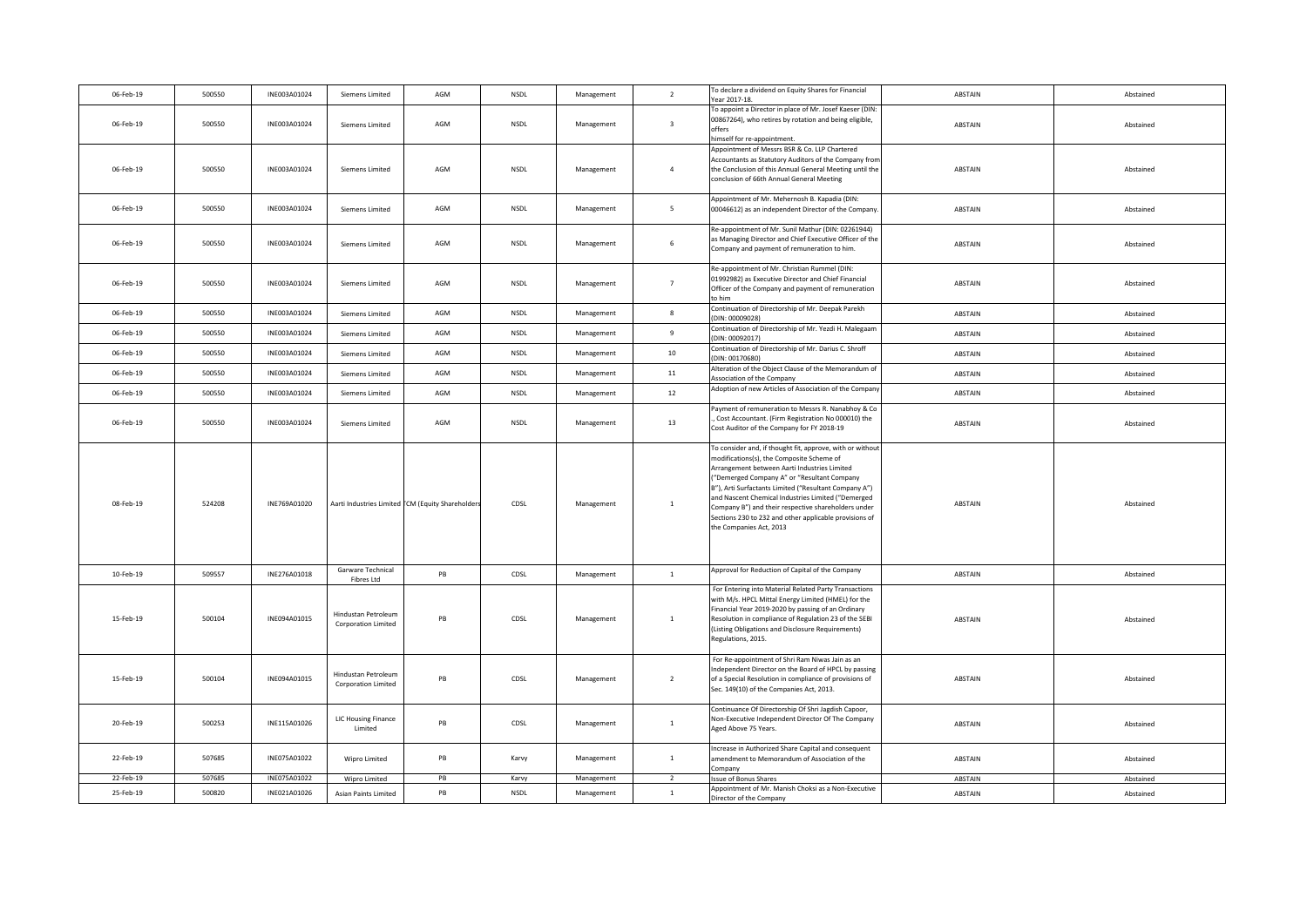| 25-Feb-19 | 500820 | INE021A01026 | <b>Asian Paints Limited</b>                                        | PB  | NSDL        | Management | $\overline{2}$          | Approval for Mr. Ashwin Dani, Non-Executive Director<br>of the Company, to continue to hold office as a Non-<br>Executive Director, liable to retire by rotation,<br>from 1st April, 2019                                                        | ABSTAIN | Abstained |
|-----------|--------|--------------|--------------------------------------------------------------------|-----|-------------|------------|-------------------------|--------------------------------------------------------------------------------------------------------------------------------------------------------------------------------------------------------------------------------------------------|---------|-----------|
| 25-Feb-19 | 500820 | INE021A01026 | <b>Asian Paints Limited</b>                                        | PB  | <b>NSDL</b> | Management | $\overline{\mathbf{3}}$ | Re-appointment of Dr. S. Sivaram as an Independent<br>Director of the Company<br>to hold office for a second term from 1st April, 2019 to<br>30th September, 2021                                                                                | ABSTAIN | Abstained |
| 25-Feb-19 | 500820 | INE021A01026 | <b>Asian Paints Limited</b>                                        | PB  | NSDL        | Management | $\overline{4}$          | Re-appointment of Mr. M. K. Sharma as an<br>ndependent Director of the<br>Company to hold office for a second term from 1st<br>April, 2019 to 31st March,<br>2022                                                                                | ABSTAIN | Abstained |
| 25-Feb-19 | 500820 | INE021A01026 | <b>Asian Paints Limited</b>                                        | PB  | <b>NSDL</b> | Management | $\overline{5}$          | Re-appointment of Mr. Deepak Satwalekar as an<br>ndependent Director of the Company to hold office for<br>a second term from 1st April, 2019 to<br>30th September, 2023                                                                          | ABSTAIN | Abstained |
| 25-Feb-19 | 500820 | INE021A01026 | <b>Asian Paints Limited</b>                                        | PB  | <b>NSDL</b> | Management | 6                       | Re-appointment of Mrs. Vibha Paul Rishi as an<br>ndependent Director of the<br>Company to hold office for a second term from 1st<br>April, 2019 to 31st March,<br>2024                                                                           | ABSTAIN | Abstained |
| 25-Feb-19 | 500820 | INE021A01026 | <b>Asian Paints Limited</b>                                        | PB  | NSDL        | Management | $\overline{7}$          | Appointment of Mr. Suresh Narayanan as an<br>ndependent Director of the Company to hold office for<br>5 (five) consecutive years from 1st April, 2019 to<br>31st March, 2024                                                                     | ABSTAIN | Abstained |
| 25-Feb-19 | 500820 | INE021A01026 | <b>Asian Paints Limited</b>                                        | PB  | <b>NSDL</b> | Management | $\boldsymbol{8}$        | Appointment of Mrs. Pallavi Shroff as an Independent<br>Director of the Company to hold office for 5 (five)<br>onsecutive years from 1st April, 2019 to 31st March,<br>024                                                                       | ABSTAIN | Abstained |
| 27-Feb-19 | 541540 | INE624Z01016 | Solara Active Pharma<br><b>Sciences Limited</b>                    | EGM | Karvy       | Management | 1                       | Increasing the authorised share capital of the Company<br>and amendment of capital clause of the Memorandum<br>of Association of the Company                                                                                                     | ABSTAIN | Abstained |
| 27-Feb-19 | 541540 | INE624Z01016 | Solara Active Pharma<br><b>Sciences Limited</b>                    | EGM | Karvy       | Management | $\overline{2}$          | Issue of Convertible Warrants on Preferential Basis                                                                                                                                                                                              | ABSTAIN | Abstained |
| 06-Mar-19 | 540376 | INE192R01011 | Avenue Supermarts<br>Limited                                       | PB  | NSDL        | Management | $1\,$                   | Re-appointment of Mr. Ramesh Damani (DIN:<br>00304347) as an Independent Director of the Company                                                                                                                                                 | ABSTAIN | Abstained |
| 06-Mar-19 | 540376 | INE192R01011 | Avenue Supermarts<br>Limited                                       | PB  | NSDL        | Management | $\overline{2}$          | Re-appointment of Mr. Ramakant Baheti (DIN:<br>00246480) as a Whole-time Director of the Company                                                                                                                                                 | ABSTAIN | Abstained |
| 06-Mar-19 | 540376 | INE192R01011 | <b>Avenue Supermarts</b><br>Limited                                | PB  | <b>NSDL</b> | Management | $\overline{\mathbf{3}}$ | To provide loans and / or give guarantees and / or<br>provide securities in connection with loans raised by<br>Avenue E-Commerce Limited, Subsidiary Company                                                                                     | ABSTAIN | Abstained |
| 07-Mar-19 | 540716 | INE765G01017 | <b>ICICI Lombard General</b><br>Insurance Company<br>Limited       | PB  | Karvy       | Management | $\mathbf{1}$            | Re-appointment of Mr. Ashvin Parekh (DIN: 06559989),<br>as an Independent Director of the Company                                                                                                                                                | ABSTAIN | Abstained |
| 07-Mar-19 | 540716 | INE765G01017 | <b>ICICI Lombard Genera</b><br><b>Insurance Company</b><br>Limited | PB  | Karvy       | Management | $\overline{2}$          | Re-appointment of Mr. Bhargav Dasgupta (DIN:<br>00047728), as Managing Director & CEO of the<br>company                                                                                                                                          | ABSTAIN | Abstained |
| 07-Mar-19 | 500420 | INE685A01028 | Torrent<br>Pharmaceuticals<br>Limited                              | PB  | CDSL        | Management | $\mathbf{1}$            | Special Resolution for issuance of Equity Shares<br>including Convertible Bonds / Debentures through<br>Qualified Institutional Placement (QIP) and / or<br>Depository Receipts or any other modes for an amount<br>not exceeding ₹ 5000 crores. | ABSTAIN | Abstained |
| 07-Mar-19 | 500420 | INE685A01028 | Torrent<br>Pharmaceuticals<br>Limited                              | PB  | CDSL        | Management | $\overline{2}$          | Special Resolution for Alteration of Articles of<br>Association of the Company.                                                                                                                                                                  | ABSTAIN | Abstained |
| 07-Mar-19 | 500420 | INE685A01028 | Torrent<br>Pharmaceuticals<br>Limited                              | PB  | CDSL        | Management | $\overline{\mathbf{3}}$ | Ordinary Resolution for cancellation of equity shares<br>forfeited by the Company.                                                                                                                                                               | ABSTAIN | Abstained |
| 07-Mar-19 | 500420 | INE685A01028 | Torrent<br>Pharmaceuticals<br>Limited                              | PB  | CDSL        | Management | $\overline{4}$          | Ordinary Resolution for appointment of Ms. Nayantara<br>Bali as an Independent Director.                                                                                                                                                         | ABSTAIN | Abstained |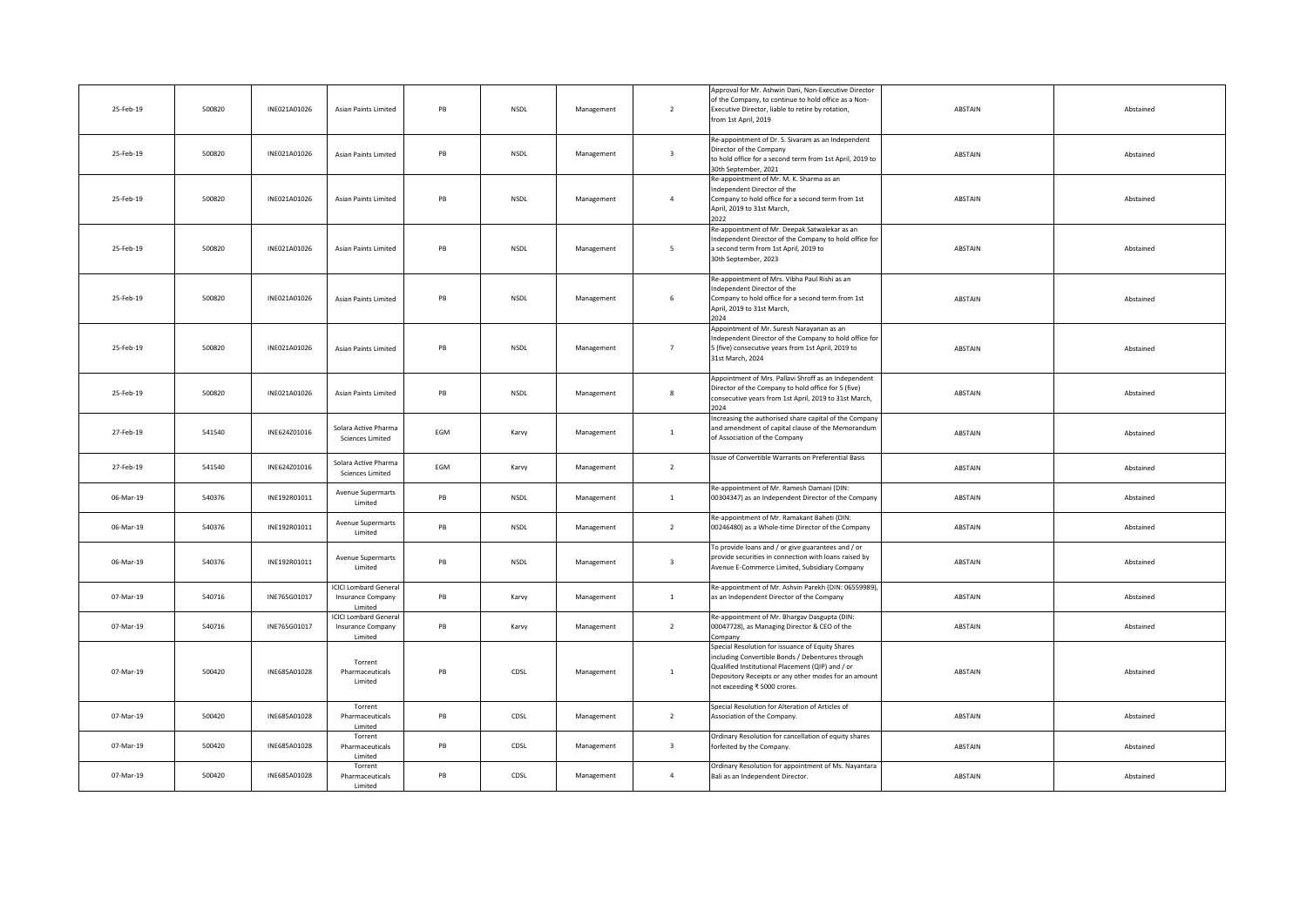| 08-Mar-19 | 500034 | INE296A01024 | Bajaj Finance Limited        | PB | Karvy | Management | $\mathbf{1}$            | Special resolution under Section 180(1)(c) of the<br>Companies Act, 2013 according consent for increase in<br>oorrowing powers of the Board of Directors upto ₹<br>1,30,000 crore, inclusive of the temporary loans<br>obtained / to be obtained from the Company's bankers<br>in the ordinary course of business.                                                                                                                                     | ABSTAIN        | Abstained |
|-----------|--------|--------------|------------------------------|----|-------|------------|-------------------------|--------------------------------------------------------------------------------------------------------------------------------------------------------------------------------------------------------------------------------------------------------------------------------------------------------------------------------------------------------------------------------------------------------------------------------------------------------|----------------|-----------|
| 08-Mar-19 | 500034 | INE296A01024 | Bajaj Finance Limited        | PB | Karvy | Management | $\overline{2}$          | Special resolution under Section 180(1)(c) of the<br>Companies Act, 2013 according consent to the Board of<br>Directors to create mortgages, charges, liens,<br>hypothecation and/or other securities on all or any of<br>the Company's assets and properties, both present and<br>future, whether movable or immovable including the<br>whole or substantially the whole of the Company's<br>undertaking upto a maximum amount of ₹1,30,000<br>crore. | ABSTAIN        | Abstained |
| 08-Mar-19 | 500387 | INE070A01015 | <b>Shree Cements Limited</b> | PB | Karvy | Management | $\mathbf{1}$            | Consent for continuation of Shri Benu Gopal Bangur as<br>Non-Executive Director of the Company (Non-<br>ndependent)                                                                                                                                                                                                                                                                                                                                    | ABSTAIN        | Abstained |
| 08-Mar-19 | 500387 | INE070A01015 | <b>Shree Cements Limited</b> | PB | Karvy | Management | $\overline{2}$          | Consent for continuation of current term of Shri<br>Ratanlal Gaggar as Independent Director of the<br>company                                                                                                                                                                                                                                                                                                                                          | ABSTAIN        | Abstained |
| 08-Mar-19 | 500387 | INE070A01015 | <b>Shree Cements Limited</b> | PB | Karvy | Management | $\overline{\mathbf{3}}$ | Consent for continuation of current term of Shri Om<br>Prakash Setia as Independent Director of the Company                                                                                                                                                                                                                                                                                                                                            | ABSTAIN        | Abstained |
| 08-Mar-19 | 500387 | INE070A01015 | <b>Shree Cements Limited</b> | PB | Karvy | Management | $\overline{4}$          | Consent for continuation of current term of Dr.<br>Oginder Kumar Alagh as Independent Director of the<br>ompany                                                                                                                                                                                                                                                                                                                                        | ABSTAIN        | Abstained |
| 08-Mar-19 | 500387 | INE070A01015 | <b>Shree Cements Limited</b> | PB | Karvy | Management | 5 <sup>5</sup>          | Consent for continuation of current term of Shri Nitin<br>Dayalji Desai as Independent Director of the Company                                                                                                                                                                                                                                                                                                                                         | ABSTAIN        | Abstained |
| 08-Mar-19 | 500387 | INE070A01015 | <b>Shree Cements Limited</b> | PB | Karvy | Management | 6                       | Consent for appointment of Shri Prakash Narayan<br>Chhangani as Whole Time Director of the Company<br>v.e.f. 30 July, 2018                                                                                                                                                                                                                                                                                                                             | ABSTAIN        | Abstained |
| 08-Mar-19 | 532454 | INE397D01024 | <b>Bharti Airtel Limited</b> | PB | Karvy | Management | $\mathbf{1}$            | Transfer of the Company's investment in Bharti Infratel<br>Limited ('Infratel'), a subsidiary company to Nettle<br>Infrastructure Investments Limited, a wholly-owned<br>subsidiary and subsequent transfer thereof                                                                                                                                                                                                                                    | ABSTAIN        | Abstained |
| 09-Mar-19 | 519552 | INE978A01027 | Heritage Foods Limited       | PB | Karvy | Management | $\mathbf{1}$            | To Re-appoint Mr. D Seetharamaiah as an Independent<br>Director for second term of 5 (five) consecutive years<br>v.e.f. 1st April, 2019                                                                                                                                                                                                                                                                                                                | ABSTAIN        | Abstained |
| 09-Mar-19 | 519552 | INE978A01027 | Heritage Foods Limited       | PB | Karvy | Management | $\overline{2}$          | To Appoint Smt. Aparna Surabhi as a Non-Executive<br>Independent Woman Director for a term of 5 (five)<br>onsecutive years.                                                                                                                                                                                                                                                                                                                            | ABSTAIN        | Abstained |
| 09-Mar-19 | 519552 | INE978A01027 | Heritage Foods Limited       | PB | Karvy | Management | $\overline{\mathbf{3}}$ | To Re-Appoint Smt. N. Bhuvaneshwari as Whole-time<br>Director designated as Vice-Chairperson and Managing<br>Director of the Company for further term of 5 (five)<br>ears w.e.f. 1st April, 2019                                                                                                                                                                                                                                                       | ABSTAIN        | Abstained |
| 09-Mar-19 | 519552 | INE978A01027 | Heritage Foods Limited       | PB | Karvy | Management | $\overline{4}$          | Re-Appointment of Smt. N. Brahmani (DIN:02338940)<br>as Whole-time Director and<br>Whole-time Key Managerial Personnel (KMP)<br>designated as Executive Director of the<br>Company for further term of 5 (five) years w.e.f. 1st<br>April, 2019                                                                                                                                                                                                        | ABSTAIN        | Abstained |
| 11-Mar-19 | 532977 | INE917I01010 | Bajaj Auto Limited           | PB | Karvy | Management | $\mathbf{1}$            | Approval for the Bajaj Auto Employee Stock Option<br>Scheme 2019                                                                                                                                                                                                                                                                                                                                                                                       | ABSTAIN        | Abstained |
| 11-Mar-19 | 532977 | INE917I01010 | Bajaj Auto Limited           | PB | Karvy | Management | $\overline{2}$          | Approval for issue and allotment of equity shares to<br>employees of holding (if any, in future) and subsidiary<br>company(ies)<br>under the Bajaj Auto Employee Stock Option Scheme                                                                                                                                                                                                                                                                   | ABSTAIN        | Abstained |
| 11-Mar-19 | 532977 | INE917I01010 | Bajaj Auto Limited           | PB | Karvy | Management | $\overline{\mathbf{3}}$ | Approval of acquisition of equity shares from secondar<br>market through Trust route for implementation of Bajaj<br>Employee Stock Option Scheme 2019 to the employees<br>of the Company and that of the employees of holding<br>(if any, in<br>future) and subsidiary companies                                                                                                                                                                       | ABSTAIN        | Abstained |
| 11-Mar-19 | 532523 | INE376G01013 | <b>Biocon Limited</b>        | PB | Karvy | Management | $\overline{1}$          | To alter the Articles of Association                                                                                                                                                                                                                                                                                                                                                                                                                   | <b>ABSTAIN</b> | Abstained |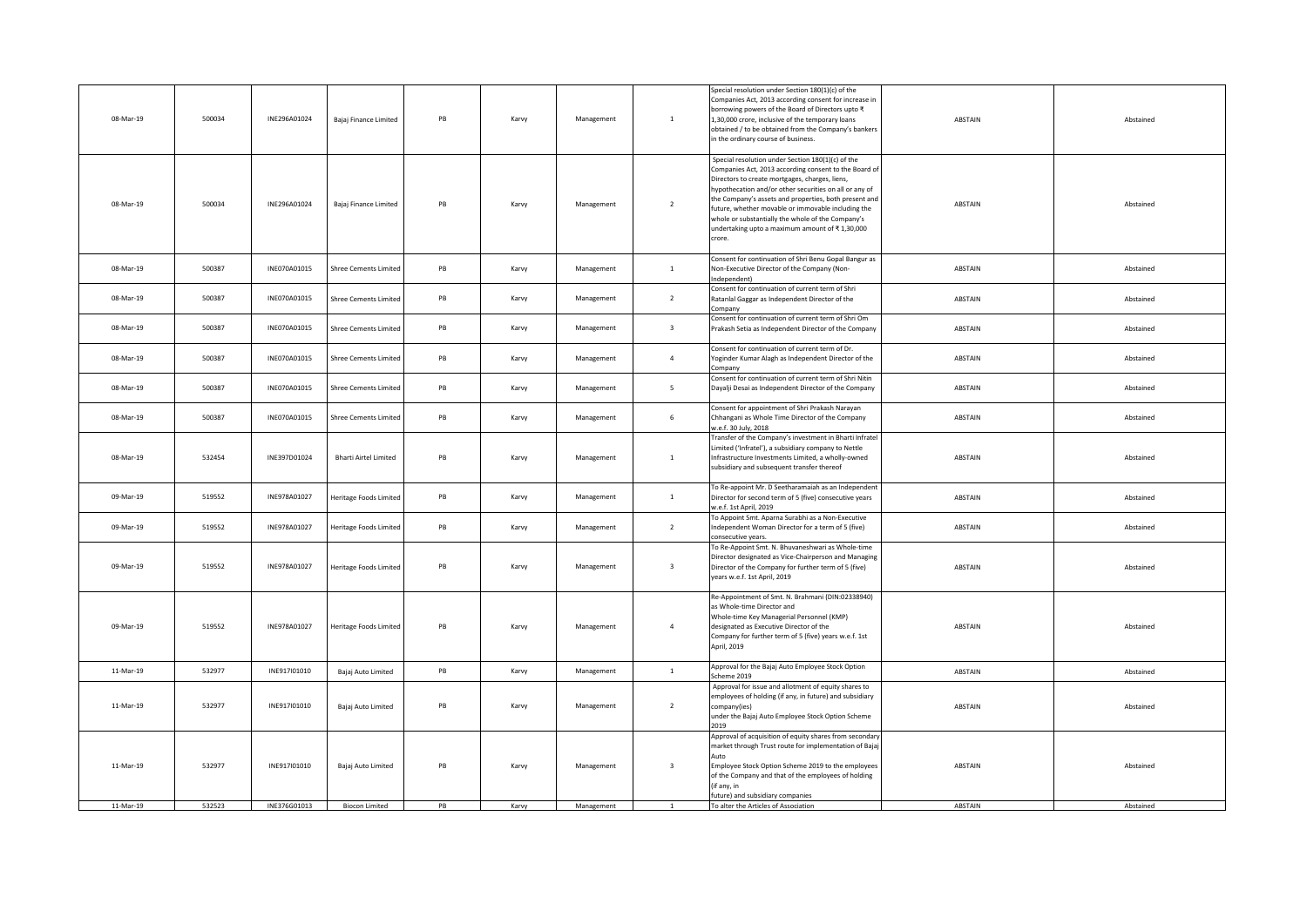| 11-Mar-19 | 532523 | INE376G01013 | <b>Biocon Limited</b>                            | PB            | Karvy       | Management | $\overline{2}$          | To approve the payment of remuneration to Non-<br>Executive Non-Independent Directors by way of<br>`ommissior                                                                                                                                                                                            | ABSTAIN | Abstained |
|-----------|--------|--------------|--------------------------------------------------|---------------|-------------|------------|-------------------------|----------------------------------------------------------------------------------------------------------------------------------------------------------------------------------------------------------------------------------------------------------------------------------------------------------|---------|-----------|
| 11-Mar-19 | 532523 | INE376G01013 | <b>Biocon Limited</b>                            | PB            | Karvy       | Management | $\overline{\mathbf{3}}$ | To approve the payment of remuneration to<br>ndependent Directors by way of Commission                                                                                                                                                                                                                   | ABSTAIN | Abstained |
| 11-Mar-19 | 532523 | INE376G01013 | <b>Biocon Limited</b>                            | PB            | Karvy       | Management | $\overline{4}$          | To approve the continuation of directorship of Mr. John<br>Russell Fotheringham Walls (DIN: 03528496) as a Non-<br>xecutive Independent Director of the Company, who<br>will attain the age of 75 years before March 31, 2019,<br>ill the conclusion of 41st Annual General Meeting to be<br>eld in 2019 | ABSTAIN | Abstained |
| 11-Mar-19 | 532555 | INE733E01010 | NTPC Limited                                     | PB            | NSDL        | Management | 1                       | To Capitalize Reserves of the Company and to issue<br>onus Shares                                                                                                                                                                                                                                        | ABSTAIN | Abstained |
| 12-Mar-19 | 500730 | INE163A01018 | <b>NOCIL Limited</b>                             | $\mathsf{PB}$ | Karvy       | Management | $\mathbf{1}$            | Re-appointment of Mr. N. Sankar as an Independent<br>Director                                                                                                                                                                                                                                            | ABSTAIN | Abstained |
| 12-Mar-19 | 500730 | INE163A01018 | <b>NOCIL Limited</b>                             | PB            | Karvy       | Management | $\overline{2}$          | Re-appointment of Mr. Rohit Arora as an Independent<br>Director                                                                                                                                                                                                                                          | ABSTAIN | Abstained |
| 12-Mar-19 | 500730 | INE163A01018 | <b>NOCIL Limited</b>                             | PB            | Karvy       | Management | $\overline{\mathbf{3}}$ | Re-appointment of Mr. D. N. Mungale as an<br>ndependent Director                                                                                                                                                                                                                                         | ABSTAIN | Abstained |
| 12-Mar-19 | 500730 | INE163A01018 | <b>NOCIL Limited</b>                             | PB            | Karvy       | Management | $\overline{4}$          | Re-appointment of Mr. P.V. Bhide as an Independent<br>Director                                                                                                                                                                                                                                           | ABSTAIN | Abstained |
| 12-Mar-19 | 500730 | INE163A01018 | <b>NOCIL Limited</b>                             | PB            | Karvy       | Management | 5 <sup>5</sup>          | Continuation of Mr. C. L. Jain as an Independent<br>Director                                                                                                                                                                                                                                             | ABSTAIN | Abstained |
| 12-Mar-19 | 500209 | INE009A01021 | Infosys Limited                                  | PB            | NSDL        | Management | $\mathbf{1}$            | Approval for the Buyback of Equity Shares of the<br>`ompany                                                                                                                                                                                                                                              | ABSTAIN | Abstained |
| 12-Mar-19 | 500209 | INE009A01021 | Infosys Limited                                  | PB            | <b>NSDL</b> | Management | $\overline{2}$          | Re-appointment of Kiran Mazumdar Shaw as an<br>ndependent Director                                                                                                                                                                                                                                       | ABSTAIN | Abstained |
| 15-Mar-19 | 509930 | INE195A01028 | Supreme Industries<br>Limited                    | PB            | CDSL        | Management | $\mathbf{1}$            | Approval for continuation of Directorship of Mr. B. L.<br>Taparia (DIN: 00112438) as a Non-Executive Director of<br>the Company.                                                                                                                                                                         | ABSTAIN | Abstained |
| 15-Mar-19 | 509930 | INE195A01028 | Supreme Industries<br>Limited                    | PB            | CDSL        | Management | $\overline{2}$          | Approval for continuation of Directorship of Mr. Y.P.<br>Frivedi (DIN: 00001879) as a Non-Executive<br>Independent Director of the Company till completion o<br>his present term i.e. 16th September, 2019                                                                                               | ABSTAIN | Abstained |
| 15-Mar-19 | 509930 | INE195A01028 | Supreme Industries<br>Limited                    | PB            | CDSL        | Management | $\overline{\mathbf{3}}$ | Approval for continuation of Directorship of Mr. B.V.<br>Bhargava (DIN: 00001823) as a Non-Executive<br>Independent Director of the Company till completion o<br>his present term i.e. 16th September, 2019.                                                                                             | ABSTAIN | Abstained |
| 15-Mar-19 | 509930 | INE195A01028 | Supreme Industries<br>Limited                    | PB            | CDSL        | Management | $\overline{4}$          | Approval for continuation of Directorship of Mr. N.N.<br>Khandwala (DIN: 00112603) as a Non-Executive<br>Independent Director of the Company till completion of<br>his present term i.e. 16th September, 2019.                                                                                           | ABSTAIN | Abstained |
| 16-Mar-19 | 533033 | INE858B01029 | <b>ISGEC Heavy</b><br><b>Engineering Limited</b> | PB            | <b>NSDL</b> | Management | $\mathbf{1}$            | Special resolution for Continuation of the directorship<br>of Mr. Vinod<br>Kumar Sachdeva, Non-Executive Independent Director<br>of the Company                                                                                                                                                          | ABSTAIN | Abstained |
| 16-Mar-19 | 533033 | INE858B01029 | <b>ISGEC Heavy</b><br><b>Engineering Limited</b> | PB            | NSDL        | Management | $\overline{2}$          | Special resolution for Continuation of the directorship<br>of Mr. Ranjit Puri Non-Executive Director of the<br>Company                                                                                                                                                                                   | ABSTAIN | Abstained |
| 16-Mar-19 | 533033 | INE858B01029 | <b>ISGEC Heavy</b><br><b>Engineering Limited</b> | PB            | <b>NSDL</b> | Management | $\overline{\mathbf{3}}$ | Ordinary Resolution For Appointment of Mrs. Shivani<br>lazari as an Independent Director                                                                                                                                                                                                                 | ABSTAIN | Abstained |
| 16-Mar-19 | 533033 | INE858B01029 | <b>ISGEC Heavy</b><br><b>Engineering Limited</b> | PB            | <b>NSDL</b> | Management | $\overline{4}$          | Special Resolution For Approval of remuneration of Mr<br>Aditya Puri, Managing Director in terms of Regulation<br>17(6)(e) of SEBI<br>mended Listing Regulations for the remaining tenure<br>of his appointment                                                                                          | ABSTAIN | Abstained |
| 16-Mar-19 | 533033 | INE858B01029 | <b>ISGEC Heavy</b><br><b>Engineering Limited</b> | PB            | <b>NSDL</b> | Management | 5 <sup>5</sup>          | Special Resolution For Approval of remuneration of<br>Mrs. Nina Puri, Whole Time Director in terms of<br>Regulation 17(6)(e) of SEBI<br>Amended Listing Regulations for the remaining tenure<br>of her appointment                                                                                       | ABSTAIN | Abstained |
| 16-Mar-19 | 533033 | INE858B01029 | <b>ISGEC Heavy</b><br><b>Engineering Limited</b> | $\mathsf{PB}$ | NSDL        | Management | $6\overline{6}$         | Ordinary Resolution For Approval for Sub-Division of<br><b>Equity Shares of the Company</b>                                                                                                                                                                                                              | ABSTAIN | Abstained |
| 16-Mar-19 | 533033 | INE858B01029 | <b>ISGEC Heavy</b><br><b>Engineering Limited</b> | PB            | NSDL        | Management | $7\overline{ }$         | Special Resolution For Approval for Alteration of Capital<br>Clause in Memorandum of Association of the Company                                                                                                                                                                                          | ABSTAIN | Abstained |
| 16-Mar-19 | 532488 | INE361B01024 | Divis Laboratories Ltd                           | PB            | Karvy       | Management | $\mathbf{1}$            | Re-appointment of Dr. G. Suresh Kumar (DIN:<br>00183128) as an Independent Director for a second<br>term of five consecutive years                                                                                                                                                                       | ABSTAIN | Abstained |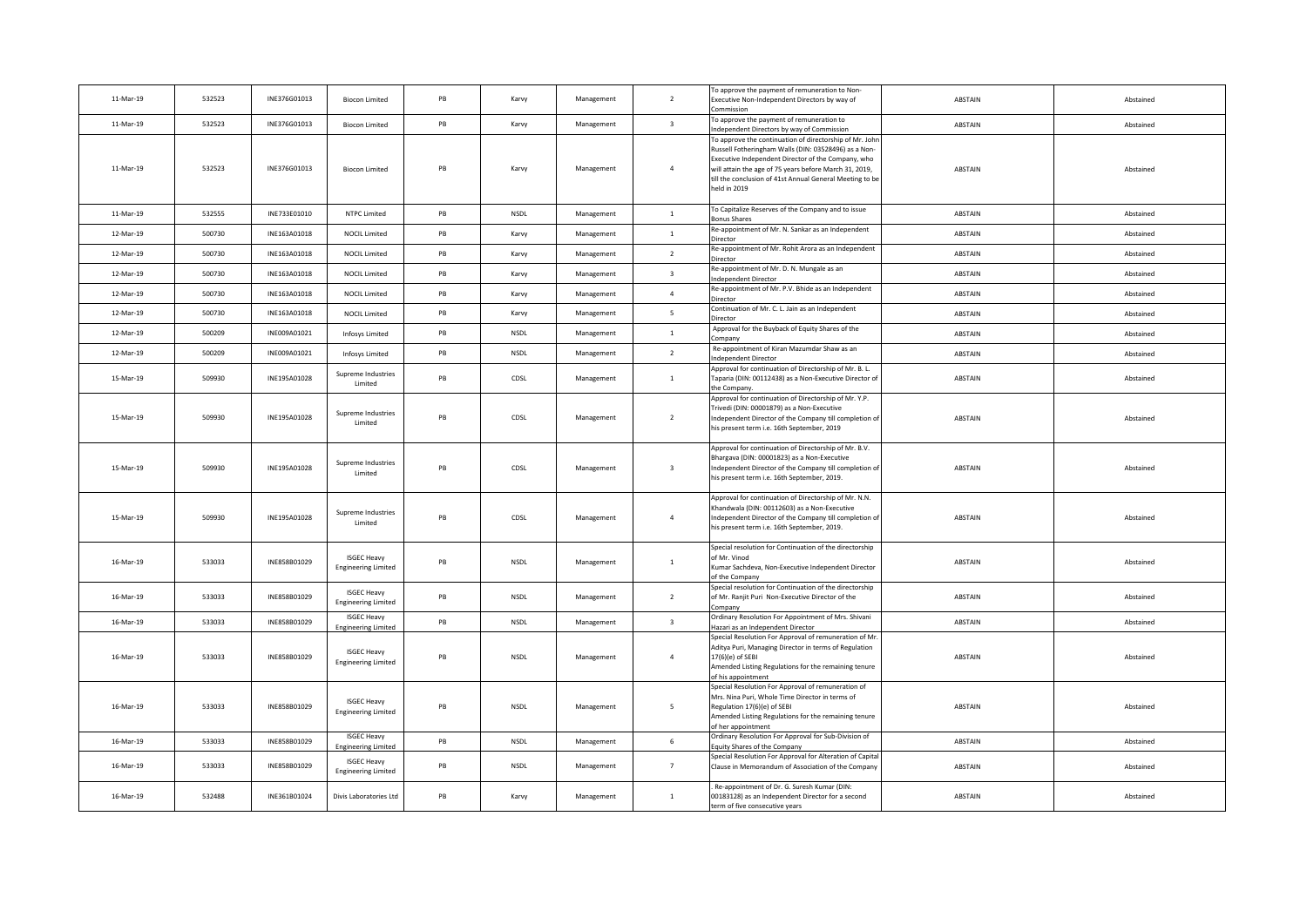| 16-Mar-19 | 532488 | INE361B01024 | Divis Laboratories Ltd                        | PB  | Karvy       | Management | $\overline{2}$          | Re-appointment of Mr. R. Ranga Rao (DIN: 06409742)<br>as an Independent Director for a second term of five<br>onsecutive years                                                                                                                                                                                                                                                                                                     | ABSTAIN        | Abstained |
|-----------|--------|--------------|-----------------------------------------------|-----|-------------|------------|-------------------------|------------------------------------------------------------------------------------------------------------------------------------------------------------------------------------------------------------------------------------------------------------------------------------------------------------------------------------------------------------------------------------------------------------------------------------|----------------|-----------|
| 16-Mar-19 | 532488 | INE361B01024 | Divis Laboratories Ltd                        | PB  | Karvy       | Management | $\overline{\mathbf{3}}$ | Approval for continuance of Directorship of Mr. K. V. K.<br>Seshavataram (DIN: 00060874), as a Non-Executive<br>ndependent<br>Director of the Company                                                                                                                                                                                                                                                                              | ABSTAIN        | Abstained |
| 16-Mar-19 | 532488 | INE361B01024 | Divis Laboratories Ltd                        | PB  | Karvy       | Management | $\overline{4}$          | Re-appointment of Mr. K. V. K. Seshavataram (DIN:<br>00060874) as an Independent Director for a second<br>rm of five consecutive years                                                                                                                                                                                                                                                                                             | ABSTAIN        | Abstained |
| 19-Mar-19 | 524804 | INE406A01037 | Aurobindo Pharma<br>Limited                   | PB  | Karvy       | Management | $\mathbf{1}$            | Consent of Members for reappointment of Mr.<br>M.Sitarama Murty (DIN: 01694236) as Independent<br>Director                                                                                                                                                                                                                                                                                                                         | ABSTAIN        | Abstained |
| 19-Mar-19 | 524804 | INE406A01037 | Aurobindo Pharma<br>Limited                   | PB  | Karvy       | Management | $\overline{2}$          | Consent of Members for increase in the limits<br>applicable for making investments / extending loans<br>and giving guarantees or providing<br>ecurities in connection with loans to Persons / Bodies<br>Corporate                                                                                                                                                                                                                  | ABSTAIN        | Abstained |
| 19-Mar-19 | 500331 | INE318A01026 | Pidilite Industries<br>Limited                | PB  | <b>NSDL</b> | Management | $\mathbf{1}$            | Approval for continuation of directorship of Shri N K<br>Parekh, Non-Executive Director                                                                                                                                                                                                                                                                                                                                            | ABSTAIN        | Abstained |
| 19-Mar-19 | 500331 | INE318A01026 | Pidilite Industries<br>Limited                | PB  | <b>NSDL</b> | Management | $\overline{2}$          | Approval for continuation of directorship of Shri B S<br>Mehta, Non-Executive Independent Director                                                                                                                                                                                                                                                                                                                                 | ABSTAIN        | Abstained |
| 19-Mar-19 | 532424 | INE102D01028 | Godrej Consumer<br><b>Products Limited</b>    | PB  | CDSL        | Management | $\mathbf{1}$            | Re-appointment of Mr. Adi Godrej as a Whole-time<br>Director, designated as Chairman Emeritus (DIN:<br>00065964) for a period of five years effective from April<br>.2019                                                                                                                                                                                                                                                          | ABSTAIN        | Abstained |
| 19-Mar-19 | 532424 | INE102D01028 | Godrej Consumer<br><b>Products Limited</b>    | PB  | CDSL        | Management | $\overline{2}$          | Appointment of Mr. Sumeet Narang as an Independent<br>Director (DIN: 01874599) for a period of five years<br>ffective from April 1, 2019                                                                                                                                                                                                                                                                                           | ABSTAIN        | Abstained |
| 22-Mar-19 | 540769 | INE470Y01017 | The New India<br>Assurance Company<br>Limited | PB  | NSDL        | Management | $\mathbf{1}$            | Special Resolution for Approval for continuation of Mr.<br>S.K. Banerjee (DIN<br>01987541) as Non Executive Independent Director                                                                                                                                                                                                                                                                                                   | ABSTAIN        | Abstained |
| 22-Mar-19 | 512070 | INE628A01036 | <b>UPL Limited</b>                            | EGM | <b>NSDL</b> | Management | $\mathbf{1}$            | Special Resolution -<br>Continuation oi Directorship by Mrs. Sandra Rajnikant<br>Shroff (DIN: 00189012) as Non-Executive Director 01<br>the Company, liable to retire by rotation                                                                                                                                                                                                                                                  | ABSTAIN        | Abstained |
| 22-Mar-19 | 512070 | INE628A01036 | <b>UPL Limited</b>                            | EGM | NSDL        | Management | $\overline{2}$          | <b>Special Resolution</b><br>Continuation oi Directorship by Dr. Reena<br>Ramachandran (DIN: 00212371) as an Independent Non-<br>Executive Woman Director oi the Company                                                                                                                                                                                                                                                           | ABSTAIN        | Abstained |
| 22-Mar-19 | 500410 | INE012A01025 | <b>ACC Limited</b>                            | AGM | NSDL        | Management | $\mathbf{1}$            | To consider and adopt<br>The Audited Standalone Financial Statement of the<br>Company for the Financial Year ended December 31,<br>2018, together with the Reports of the Board of<br>Directors and the Auditors thereon<br>To consider and adopt the Audited Consolidated<br>Financial Statement of the Company for the Financial<br>Year ended December 31, 2018, together with the<br>Report of the Statutory Auditors thereon. | ABSTAIN        | Abstained |
| 22-Mar-19 | 500410 | INE012A01025 | <b>ACC Limited</b>                            | AGM | <b>NSDL</b> | Management | $2^{\circ}$             | To declare Dividend on equity shares for the Financial<br>Year ended December 31, 2018                                                                                                                                                                                                                                                                                                                                             | FOR            | Abstained |
| 22-Mar-19 | 500410 | INE012A01025 | <b>ACC Limited</b>                            | AGM | <b>NSDL</b> | Management | $\overline{\mathbf{3}}$ | To appoint a Director in place of<br>Mr Narotam S Sekhsaria. (DIN:00276351), a Non<br>Executive/Non Independent Director, who retires by<br>rotation and being eligible, offers himself for<br>re-appointment                                                                                                                                                                                                                      | ABSTAIN        | Abstained |
| 22-Mar-19 | 500410 | INE012A01025 | <b>ACC Limited</b>                            | AGM | NSDL        | Management | $\overline{4}$          | To appoint a Director in place of<br>Mr Christof Hassig, (DIN: 01680305), a Non<br>Executive/Non Independent Director, who retires by<br>rotation and being eligible, offers himself<br>for re-appointment                                                                                                                                                                                                                         | ABSTAIN        | Abstained |
| 22-Mar-19 | 500410 | INE012A01025 | <b>ACC Limited</b>                            | AGM | <b>NSDL</b> | Management | 5 <sup>5</sup>          | Re-appointment of Mr Shailesh Haribhakti as an<br>Independent Director                                                                                                                                                                                                                                                                                                                                                             | <b>ABSTAIN</b> | Abstained |
| 22-Mar-19 | 500410 | INE012A01025 | <b>ACC Limited</b>                            | AGM | <b>NSDL</b> | Management | $6\overline{6}$         | Re-appointment of Mr Sushil Kumar Roongta as an<br>Independent Director                                                                                                                                                                                                                                                                                                                                                            | ABSTAIN        | Abstained |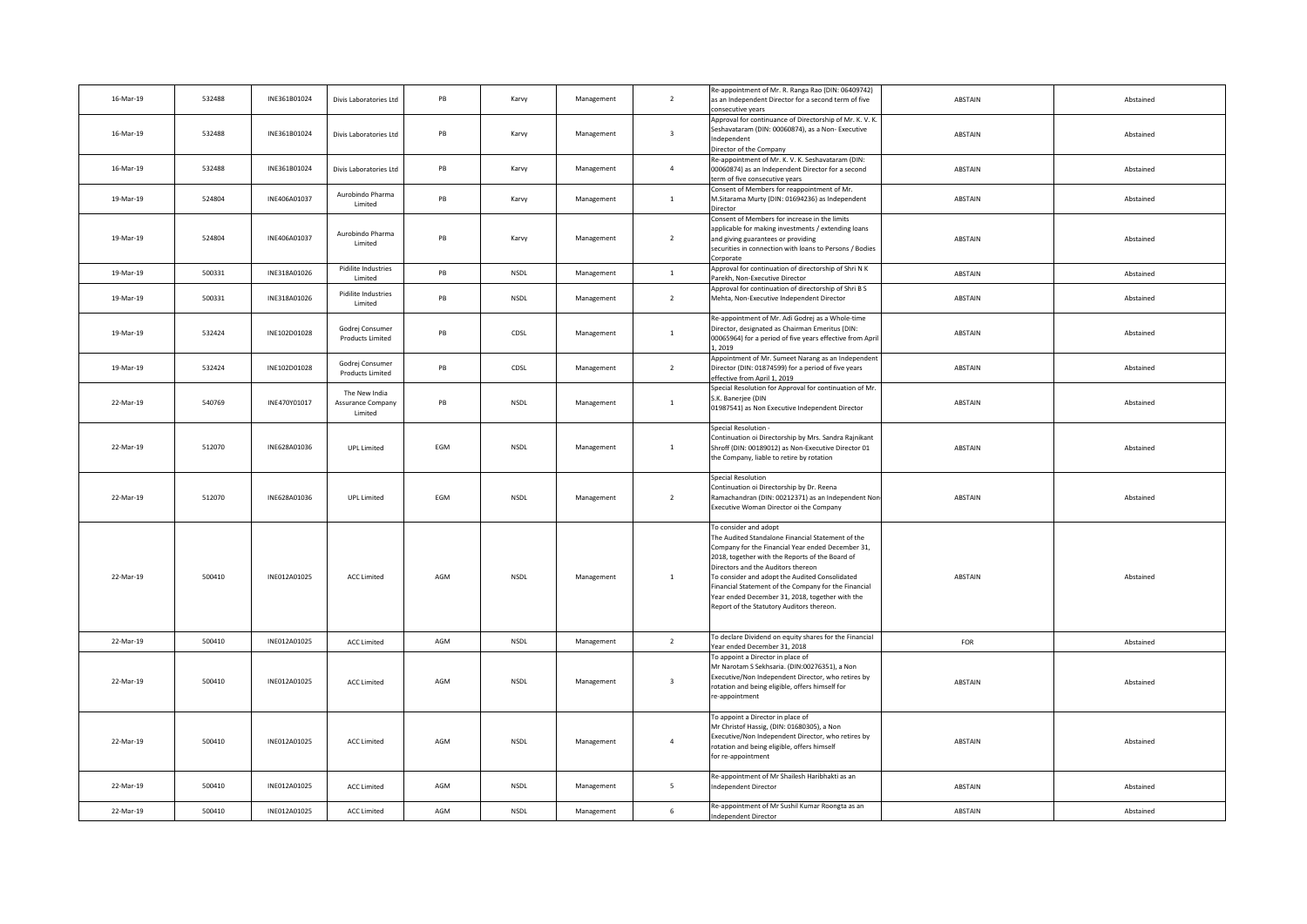| 22-Mar-19 | 500410 | INE012A01025 | <b>ACC Limited</b>                  | AGM           | NSDL        | Management | $7\overline{ }$         | Re-appointment of Ms Falguni Nayar as an Independent<br>Director                                                                                                                                                         | ABSTAIN        | Abstained |
|-----------|--------|--------------|-------------------------------------|---------------|-------------|------------|-------------------------|--------------------------------------------------------------------------------------------------------------------------------------------------------------------------------------------------------------------------|----------------|-----------|
| 22-Mar-19 | 500410 | INE012A01025 | <b>ACC Limited</b>                  | AGM           | <b>NSDL</b> | Management | 8                       | Appointment of Mr Damodarannair Sundaram as an<br>ndependent Director                                                                                                                                                    | ABSTAIN        | Abstained |
| 22-Mar-19 | 500410 | INE012A01025 | <b>ACC Limited</b>                  | AGM           | NSDL        | Management | $\,9$                   | Appointment of Mr Vinayak Chatterjee as an<br>ndependent Director                                                                                                                                                        | ABSTAIN        | Abstained |
| 22-Mar-19 | 500410 | INE012A01025 | <b>ACC Limited</b>                  | AGM           | NSDL        | Management | 10                      | Appointment of Mr Sunil Mehta as an<br>dependent Director                                                                                                                                                                | ABSTAIN        | Abstained |
| 22-Mar-19 | 500410 | INE012A01025 | <b>ACC Limited</b>                  | AGM           | <b>NSDL</b> | Management | 11                      | Ratification of Remuneration to Cost Auditor                                                                                                                                                                             | ABSTAIN        | Abstained |
| 23-Mar-19 | 532509 | INE399C01030 | Suprajit Engineering<br>Limited     | PB            | CDSL        | Management | $\mathbf{1}$            | Approval for continuation of<br>Directorship of Mr. Babugowda<br>Sanganagowda Patil (holding DIN:00061959) as<br>ndependent<br>Director of the Company, who has attained the age of<br>75 vears                          | ABSTAIN        | Abstained |
| 23-Mar-19 | 531213 | INE522D01027 | Manappuram Finance<br>Limited       | PB            | CDSL        | Management | $\mathbf{1}$            | Continuation of Directorship of Mr.Eknath Atmaram<br>Kshirsagar<br>Nominee Director who has attained the age above 75<br>vears                                                                                           | ABSTAIN        | Abstained |
| 23-Mar-19 | 531213 | INE522D01027 | Manappuram Finance<br>Limited       | PB            | CDSL        | Management | $\overline{2}$          | Continuation of Directorship of Mr.P.Manomohanan,<br>Ion-Executive Independent Director who has attained<br>the age above 75 years                                                                                       | ABSTAIN        | Abstained |
| 23-Mar-19 | 531213 | INE522D01027 | Manappuram Finance<br>Limited       | PB            | CDSL        | Management | $\overline{\mathbf{3}}$ | Continuation of Directorship of Mr.Jagadish<br>apoor.<br>Von-Executive Independent Director who has attained<br>he age above 75 years                                                                                    | ABSTAIN        | Abstained |
| 23-Mar-19 | 531213 | INE522D01027 | Manappuram Finance<br>Limited       | PB            | CDSL        | Management | $\overline{4}$          | Re-appointment of Mr.Jagadish Capoor as an<br>ndependent<br>Non-Executive Director                                                                                                                                       | ABSTAIN        | Abstained |
| 23-Mar-19 | 531213 | INE522D01027 | Manappuram Finance<br>Limited       | PB            | CDSL        | Management | $5\overline{5}$         | Re-appointment of Mr.P.Manomohanan as an<br>ndependent<br>Non-Executive Director                                                                                                                                         | ABSTAIN        | Abstained |
| 23-Mar-19 | 531213 | INE522D01027 | Manappuram Finance<br>Limited       | PB            | CDSL        | Management | $\sqrt{6}$              | Re-appointment of Mr. V.R Rajiven as an<br>ndependent<br>Non-Executive Director                                                                                                                                          | ABSTAIN        | Abstained |
| 23-Mar-19 | 531213 | INE522D01027 | Manappuram Finance<br>Limited       | PB            | CDSL        | Management | $7\overline{ }$         | Re-appointment of Adv. V.R. Ramachandran as an<br>ndependent Non-Executive Director                                                                                                                                      | ABSTAIN        | Abstained |
| 23-Mar-19 | 531213 | INE522D01027 | Manappuram Finance<br>Limited       | $\mathsf{PB}$ | CDSL        | Management | 8                       | Appointment of Ms. Sutapa Banerjee as an<br>ndependent<br>Ion-Executive Director                                                                                                                                         | ABSTAIN        | Abstained |
| 23-Mar-19 | 531213 | INE522D01027 | Manappuram Finance<br>Limited       | PB            | CDSL        | Management | $\overline{9}$          | Approval of Annual remuneration of Executive<br>irectors of<br>he Company belonging to the Promoter group                                                                                                                | <b>ABSTAIN</b> | Abstained |
| 23-Mar-19 | 500124 | INE089A01023 | Dr. Reddy's<br>Laboratories Limited | PB            | <b>NSDL</b> | Management | $\mathbf{1}$            | Special Resolution to approve the continuation of<br>lirectorship of Dr. Bruce LA Carter (DIN: 02331774) and<br>further re-appoint him as a non-executive Independent<br>Director for the second term of three (3) years | ABSTAIN        | Abstained |
| 24-Mar-19 | 505790 | INE513A01014 | Schaeffler India Limited            | PB            | CDSL        | Management | 1                       | Continuation of Directorship of Mr. Avinash Gandhi                                                                                                                                                                       | ABSTAIN        | Abstained |
| 24-Mar-19 | 500477 | INE208A01029 | Ashok Leyland Limited               | PB            | <b>NSDL</b> | Management | 1                       | Payment of remuneration to Mr. Vinod K Dasari, Chief<br>Executive Officer and Managing Director for the<br>period from April 1, 2018 to March 31, 2019                                                                   | ABSTAIN        | Abstained |
| 25-Mar-19 | 532539 | INE405E01023 | Minda Industries<br>Limited         | $\mathsf{PB}$ | NSDL        | Management | 1                       | Approval of UNOMINDA Employee Stock Option<br>2019 or UNOMINDA ESOS-2019                                                                                                                                                 | ABSTAIN        | Abstained |
| 25-Mar-19 | 532539 | INE405E01023 | Minda Industries<br>Limited         | PB            | NSDL        | Management | $\overline{2}$          | Grant of stock options to the employees of the<br>ubsidiary<br>ompany(ies) of the company under UNOMINDA<br>mployee<br>Stock Option Scheme 2019 or UNOMINDA ESOS-2019                                                    | ABSTAIN        | Abstained |
| 25-Mar-19 | 532539 | INE405E01023 | Minda Industries<br>Limited         | $\mathsf{PB}$ | NSDL        | Management | $\overline{\mathbf{3}}$ | Increase in Borrowing Powers of the Board under<br>Section<br>180(1)(c) of the Companies Act, 2013                                                                                                                       | ABSTAIN        | Abstained |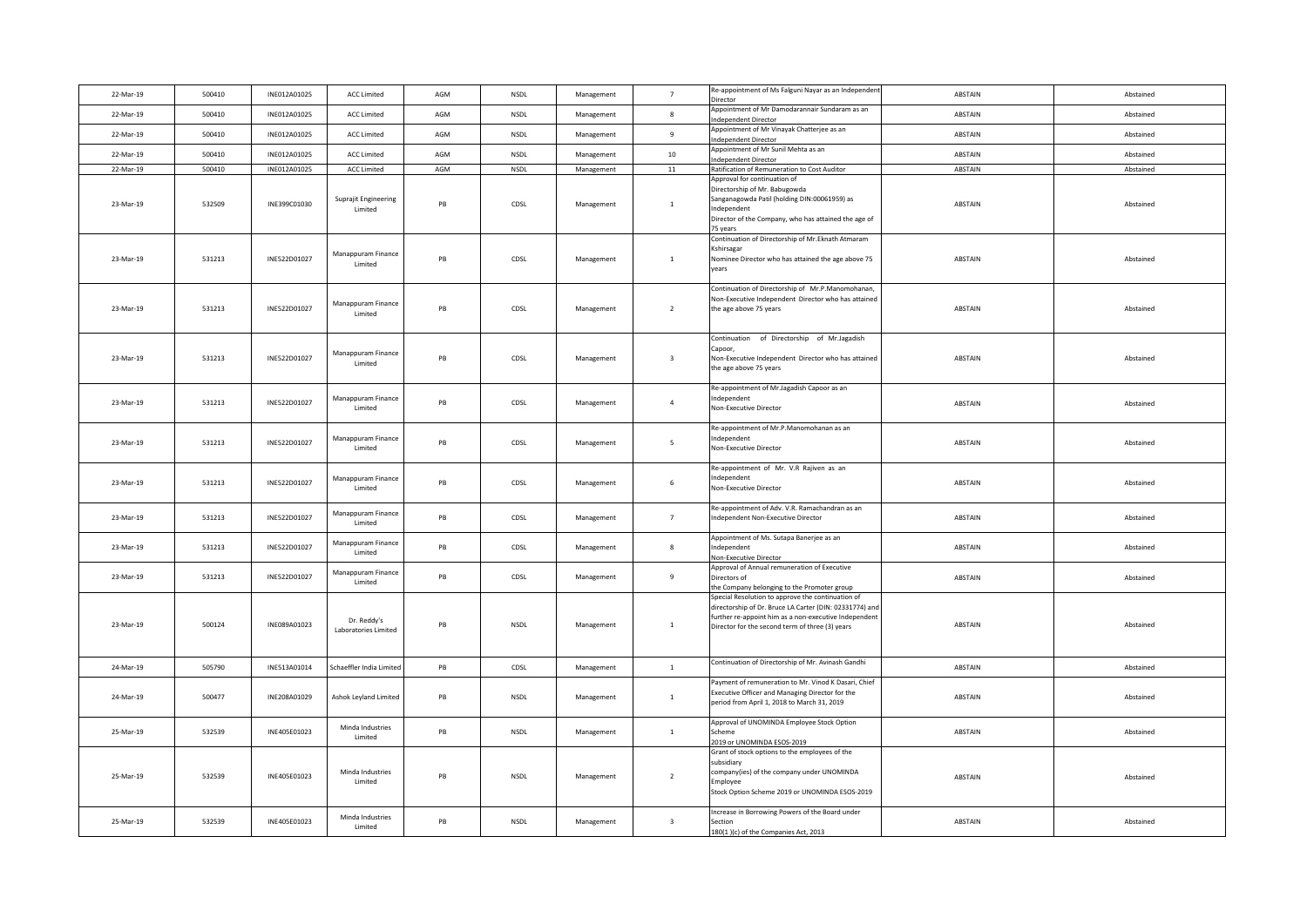| 25-Mar-19 | 532539 | INE405E01023 | Minda Industries<br>Limited         | PB  | NSDL              | Management | $\overline{4}$          | Creation of Charge on the movable, immovable and<br>other<br>assets of the Company under Section 180(1)(a) of the<br>Companies Act, 2013                                                                                                                                                                                                                                     | ABSTAIN | Abstained |
|-----------|--------|--------------|-------------------------------------|-----|-------------------|------------|-------------------------|------------------------------------------------------------------------------------------------------------------------------------------------------------------------------------------------------------------------------------------------------------------------------------------------------------------------------------------------------------------------------|---------|-----------|
| 25-Mar-19 | 532539 | INE405E01023 | Minda Industries<br>Limited         | PB  | <b>NSDL</b>       | Management | $\overline{5}$          | Approval of limits for the loans, guarantees and<br>nvestments<br>nder Section 186 of the Companies Act, 2013                                                                                                                                                                                                                                                                | ABSTAIN | Abstained |
| 25-Mar-19 | 532149 | INE084A01016 | Bank of India                       | EGM | CDSL              | Management | 1                       | Increase in Authorised Capital                                                                                                                                                                                                                                                                                                                                               | ABSTAIN | Abstained |
| 25-Mar-19 | 532149 | INE084A01016 | Bank of India                       | EGM | CDSL              | Management | $\overline{z}$          | Issue of Shares to Government of India (Promoters) on<br>Preferential Basis                                                                                                                                                                                                                                                                                                  | ABSTAIN | Abstained |
| 26-Mar-19 | 532477 | INE692A01016 | Union Bank of India                 | EGM | CDSL              | Management | $\mathbf{1}$            | ssue of Equity Shares on Preferential Basis to<br>Government of India (GoI) upto Rs. 4,112 Crore                                                                                                                                                                                                                                                                             | ABSTAIN | Abstained |
| 27-Mar-19 | 500411 | INE152A01029 | Thermax Limited                     | PB  | Karvy             | Management | 1                       | ransfer of Boiler & Heater ('B&H') business of the<br>Company by way of a<br>slump sale as 'going concern' to Thermax Babcock &<br><b>Nilcox Energy</b><br>Solutions Private Limited, a wholly owned subsidiary of<br>the Company                                                                                                                                            | ABSTAIN | Abstained |
| 27-Mar-19 | 500257 | INE326A01037 | Lupin Limited                       | PB  | LINKINTIME        | Management | $\mathbf{1}$            | Special Resolution for approving the continuation of<br>directorship, effective April 1, 2019, of Mrs. Manju D.<br>Gupta, Chairman, Non-Executive Director, who has<br>attained the age of 75 years                                                                                                                                                                          | ABSTAIN | Abstained |
| 27-Mar-19 | 500257 | INE326A01037 | Lupin Limited                       | PB  | LINKINTIME        | Management | $\overline{2}$          | Special Resolution for approving the continuation of<br>non-executive directorship, effective April 1, 2019, of<br>Dr. Vijay Kelkar, Independent Director, who has<br>attained the age of 75 years                                                                                                                                                                           | ABSTAIN | Abstained |
| 27-Mar-19 | 500257 | INE326A01037 | Lupin Limited                       | PB  | <b>LINKINTIME</b> | Management | $\overline{\mathbf{3}}$ | Special Resolution for approving the continuation of<br>non-executive directorship, effective April 1, 2019, of<br>Mr. R. A. Shah, Independent Director, who has<br>attained the age of 75 years                                                                                                                                                                             | ABSTAIN | Abstained |
| 27-Mar-19 | 500257 | INE326A01037 | Lupin Limited                       | PB  | LINKINTIME        | Management | $\overline{4}$          | Special Resolution for approving the continuation of<br>non-executive directorship, effective April 1, 2019, of<br>Dr. K. U. Mada, Independent Director, who has<br>attained the age of 75 years                                                                                                                                                                             | ABSTAIN | Abstained |
| 27-Mar-19 | 524494 | INE571A01020 | <b>IPCA Laboratories</b><br>Limited | PB  | <b>NSDL</b>       | Management | $\mathbf{1}$            | <b>Special Resolution</b><br>Re-appointment of Mr. Anand T. Kusre (DIN<br>00818477) as Independent Director for another<br>second) term of five consecutive years with effect<br>from 1st April, 2019 till 31st March, 2024                                                                                                                                                  | ABSTAIN | Abstained |
| 27-Mar-19 | 524494 | INE571A01020 | <b>IPCA Laboratories</b><br>Limited | PB  | <b>NSDL</b>       | Management | $\overline{2}$          | <b>Special Resolution</b><br>Re-appointment of Mr. Dev Parkash Yadava (DIN<br>00778976) as Independent Director for another<br>second) term of five consecutive years with effect<br>from 1st April, 2019 till 31st March, 2024 including for<br>residual period of his appointment even after his<br>attaining the age of 75 (seventy five) years on 15th<br>November, 2020 | ABSTAIN | Abstained |
| 27-Mar-19 | 524494 | INE571A01020 | <b>IPCA Laboratories</b><br>Limited | PB  | <b>NSDL</b>       | Management | $\overline{\mathbf{3}}$ | <b>Special Resolution</b><br>Re-appointment of Dr. (Ms.) Manisha Premnath (DIN<br>05280048) as Independent Director for another<br>(second) term of five consecutive years with effect<br>from 21st September, 2019 till 20th September, 2024                                                                                                                                | ABSTAIN | Abstained |
| 27-Mar-19 | 517569 | INE878B01027 | <b>KEI Industries Limited</b>       | PB  | <b>NSDL</b>       | Management | $1\,$                   | Continuation of present tenure of Directorship of Mr,<br>Kishan Gopal Somani (DIN 00014648) as an<br>Independent Director (Category: Non-Executive) for the<br>emaining period i.e., tilt September 18, 2019, who is<br>above 75 years of age                                                                                                                                | ABSTAIN | Abstained |
| 27-Mar-19 | 517569 | INE878B01027 | <b>KEI Industries Limited</b>       | PB  | <b>NSDL</b>       | Management | $\overline{2}$          | Re-appointment of Mr. Kishan Gopal Somani (DIN<br>00014648) as an Independent Director (Category: Non<br>Executive) of the Company for the second term of five<br>(5) consecutive years                                                                                                                                                                                      | ABSTAIN | Abstained |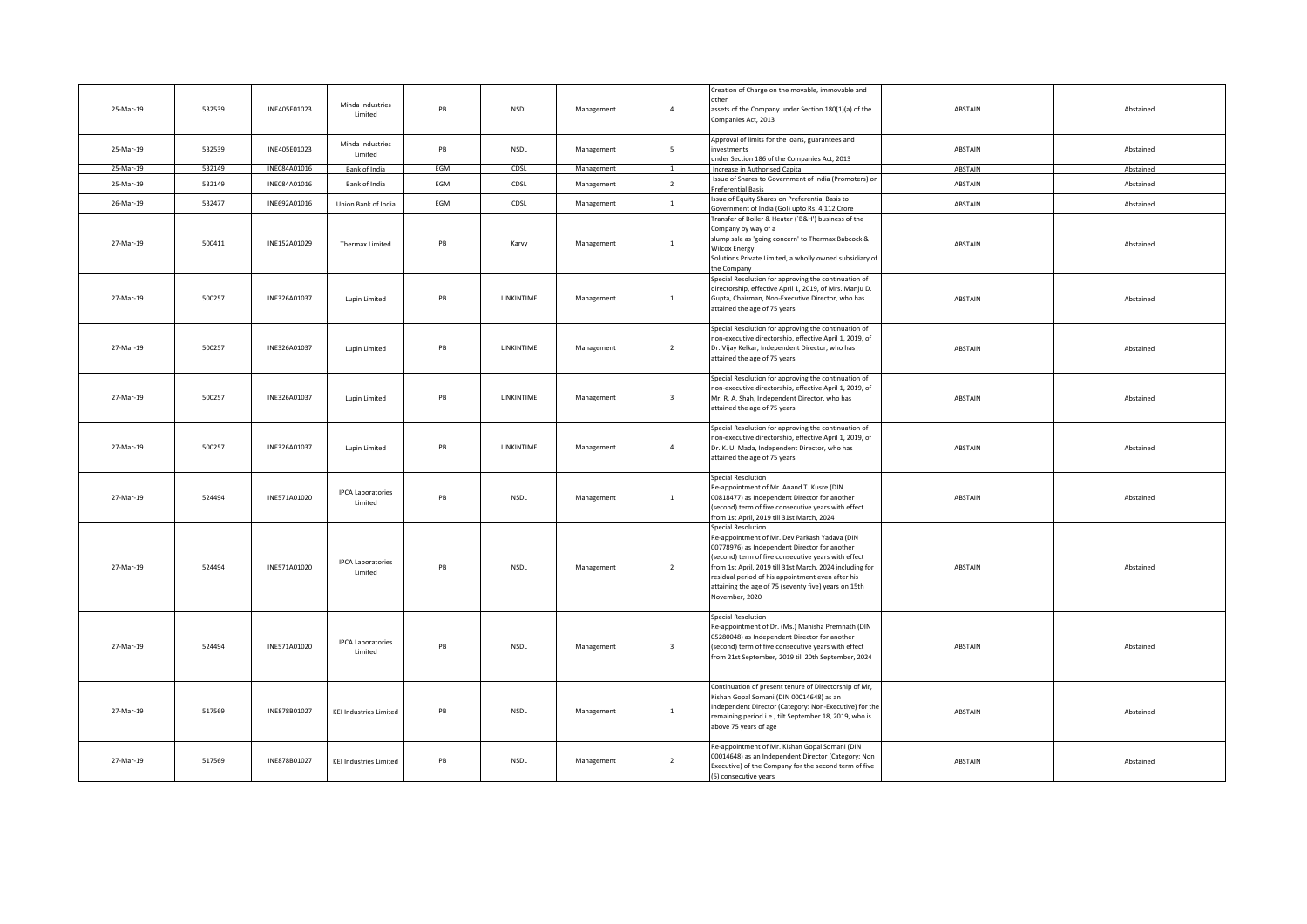| 27-Mar-19 | 517569 | INE878B01027 | <b>KEI Industries Limited</b>                   | PB        | <b>NSDL</b> | Management | $\overline{\mathbf{3}}$ | Continuation of present tenure of Directorship of Mr.<br>/ikram Bhartia (DIN 00013654) as an Independent<br>Director (Category: Non-Executive) for the remaining<br>period i.e., till September 18,2019, who is above 75<br>years of age.               | ABSTAIN | Abstained |
|-----------|--------|--------------|-------------------------------------------------|-----------|-------------|------------|-------------------------|---------------------------------------------------------------------------------------------------------------------------------------------------------------------------------------------------------------------------------------------------------|---------|-----------|
| 27-Mar-19 | 517569 | INE878B01027 | <b>KEI Industries Limited</b>                   | PB        | NSDL        | Management | $\overline{4}$          | Re-appointment of Mr. Vikram Bhartia (DIN 00013654)<br>as an Independent Director (Category: Non-Executive)<br>of the Company for the second term of five (5)<br>consecutive vears                                                                      | ABSTAIN | Abstained |
| 27-Mar-19 | 517569 | INE878B01027 | <b>KEI Industries Limited</b>                   | PB        | NSDL        | Management | 5 <sub>1</sub>          | Appointment of Mrs. Shalini Gupta (DIN 02361768) as<br>an Independent Women Director (Category: Non-<br>Executive) of the Company for a term of five (5)<br>onsecutive vears                                                                            | ABSTAIN | Abstained |
| 27-Mar-19 | 541540 | INE624Z01016 | Solara Active Pharma<br><b>Sciences Limited</b> | PB        | Karvy       | Management | $\mathbf{1}$            | To obtain approval for increasing the total value of<br>ransactions with Strides Pharma Science Limited<br>formerly known as Strides Shasun Limited) for the<br>financial year 2018-19 from Rs. 250 Crores to Rs. 400<br>Crores.                        | ABSTAIN | Abstained |
| 28-Mar-19 | 532461 | INE160A01022 | Punjab National Bank                            | EGM       | CDSL        | Management | $\mathbf{1}$            | Issue of Equity Shares on preferential basis                                                                                                                                                                                                            | ABSTAIN | Abstained |
| 28-Mar-19 | 532868 | INE271C01023 | <b>DLF</b> Limited                              | PB        | Karvy       | Management | $\mathbf{1}$            | Special Resolution for re appointment of Dr. Kashi<br>Nath Mamani(DIN 00020696) as an Independent<br>Director for a second term of 2 (two) consecutive years<br>w.e.f.1 April,2019                                                                      | ABSTAIN | Abstained |
| 28-Mar-19 | 532868 | INE271C01023 | <b>DLF Limited</b>                              | <b>PR</b> | Karvy       | Management | $\overline{2}$          | Special Resolution for re appointment of Dr.<br>Dharam VIr Kapur (DIN 00001982) as an Independent<br>Director for a second term of 2 (two) consecutive years<br>w.e.f.1 April,2019.                                                                     | ABSTAIN | Abstained |
| 28-Mar-19 | 532868 | INE271C01023 | <b>DLF</b> Limited                              | PB        | Karvy       | Management | $\overline{\mathbf{3}}$ | Special Resolution fer re-appointment of Mr.<br>Pramod Bhasin (DIN 01197009) as an Independent<br>Director fer a second term of 5 (ftve) consecutive years<br>w.e.f.1 April,2019.                                                                       | ABSTAIN | Abstained |
| 28-Mar-19 | 532868 | INE271C01023 | DJ F Limited                                    | PR        | Karvy       | Management | $\overline{4}$          | Special Resolution for re-appointment of Mr. Rajiv<br>Ktishan Luthra (DIN 00022285) as an Independent<br>Director fer a second term of 5 (five) consecutive years<br>w.e.f.1 April,2019.                                                                | ABSTAIN | Abstained |
| 28-Mar-19 | 532868 | INE271C01023 | <b>DLF</b> Limited                              | PB        | Karvy       | Management | $5\overline{ }$         | Special Rasolutlon for re appointment of Mr. Ved<br>Kumar Jain (DIN 00485623) as an Independent Directo<br>for a second term of 5 (five) consecutive years w.e.f.1<br>April, 2019.                                                                      | ABSTAIN | Abstained |
| 28-Mar-19 | 532868 | INE271C01023 | <b>DLF</b> Limited                              | PB        | Karvy       | Management | 6                       | Special Resolution fer continuation of Mr. Amarjit<br>Singh Minocha (DIN 00010490), who has attained the<br>age of 75 years, as an Independent Director for the<br>remaining<br>period of his existing term of Directorship i.e. up to 19<br>May, 2020. | ABSTAIN | Abstained |
| 29-Mar-19 | 532538 | INE481G01011 | UltraTech Cement<br>Limited                     | PB        | Karvy       | Management | $\mathbf{1}$            | Approval for continuation of directorship as a Non-<br>Executive<br>Independent Director - Mr. G. M. Dave                                                                                                                                               | ABSTAIN | Abstained |
| 29-Mar-19 | 500425 | INE079A01024 | Ambuja Cements<br>Limited                       | AGM       | CDSL        | Management | $\mathbf{1}$            | To consider and adopt the Annual Accounts for the year<br>ended 31st December, 2018 & Reports of the Directors<br>and Auditors thereon                                                                                                                  | ABSTAIN | Abstained |
| 29-Mar-19 | 500425 | INE079A01024 | Ambuja Cements<br>Limited                       | AGM       | CDSL        | Management | $\overline{2}$          | To declare dividend on Equity Shares for the Financial<br>Year ended 31st December, 2019                                                                                                                                                                | ABSTAIN | Abstained |
| 29-Mar-19 | 500425 | INE079A01024 | Ambuja Cements<br>Limited                       | AGM       | CDSL        | Management | $\overline{\mathbf{3}}$ | To re-appoint Mr. Jan Jenisch as a Director, who retires<br>by rotation                                                                                                                                                                                 | ABSTAIN | Abstained |
| 29-Mar-19 | 500425 | INE079A01024 | Ambuja Cements<br>Limited                       | AGM       | CDSL        | Management | $\overline{4}$          | To re-appoint Mr. Roland Kohler as a Director, who<br>retires by rotation                                                                                                                                                                               | ABSTAIN | Abstained |
| 29-Mar-19 | 500425 | INE079A01024 | Ambuja Cements<br>Limited                       | AGM       | CDSL        | Management | $5\overline{5}$         | To resolve not to fill the vacancy caused by retirement<br>of Mr.B. L. Taparia                                                                                                                                                                          | ABSTAIN | Abstained |
| 29-Mar-19 | 500425 | INE079A01024 | Ambuja Cements<br>Limited                       | AGM       | CDSL        | Management | 6                       | To re-appoint Mr. Nasser Munjee as Independent<br>Director                                                                                                                                                                                              | ABSTAIN | Abstained |
| 29-Mar-19 | 500425 | INE079A01024 | Ambuja Cements<br>Limited                       | AGM       | CDSL        | Management | $7^{\circ}$             | To re-appoint Mr. Rajendra Chitale as Independent<br>Director.                                                                                                                                                                                          | ABSTAIN | Abstained |
| 29-Mar-19 | 500425 | INE079A01024 | Ambuja Cements<br>Limited                       | AGM       | CDSL        | Management | $\mathbf{g}$            | To re-appoint Mr. Shailesh Haribhakti as Independent<br>Director                                                                                                                                                                                        | ABSTAIN | Abstained |